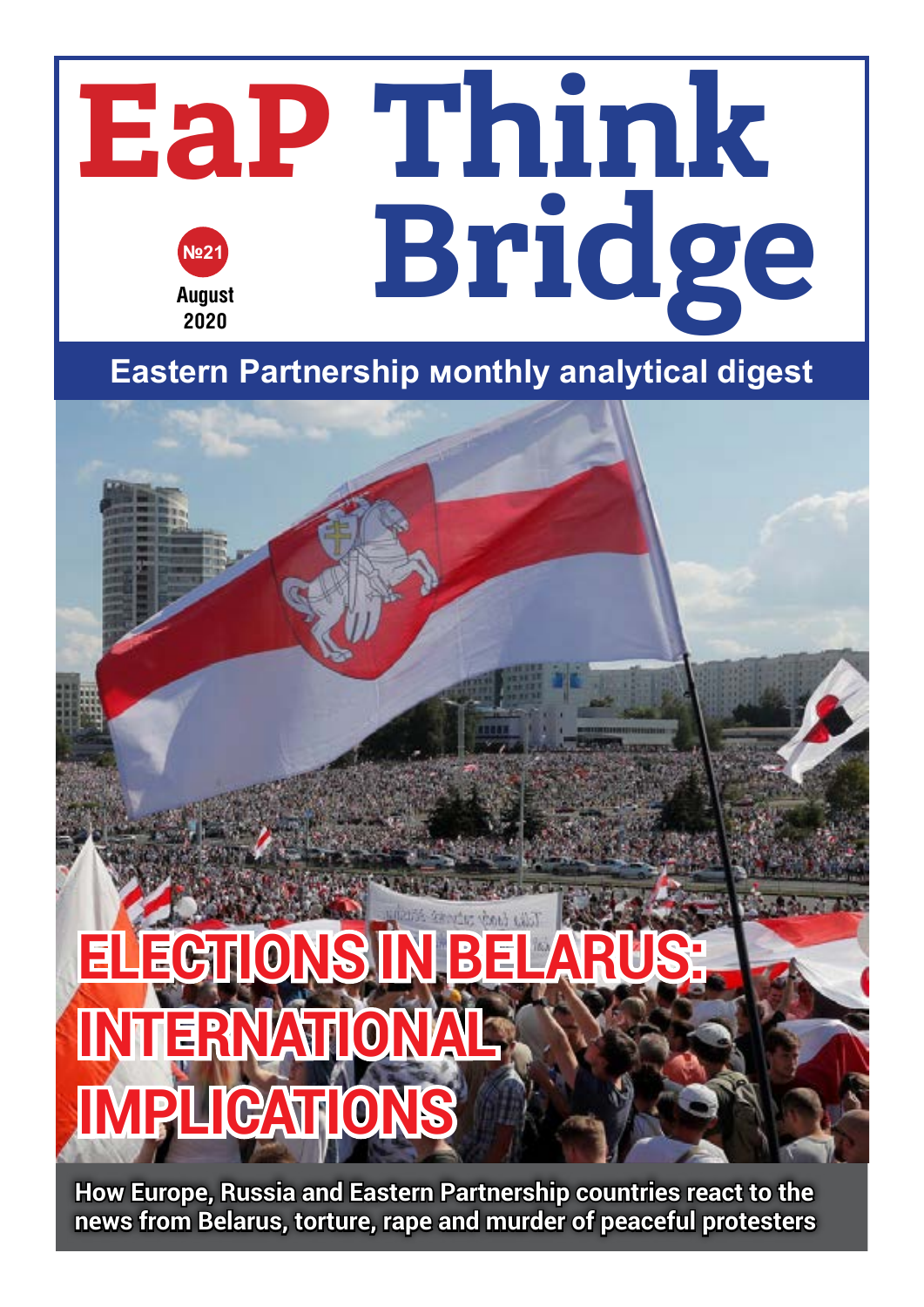## **EaP Think Bridge**

**Issue 21 (27)**

EaP Think Bridge is a platform uniting expert communities in the countries of Eastern Partnership region to fillthe gap in distributing analytical products for stakeholders

The project benefits from support through the EaP Civil Society Forum Re-granting Scheme (FSTP) and is funded by the European Union as part of its support to civil society in the region. Within its Re-granting Scheme, the Eastern Partnership Civil Society Forum (EaP CSF) supports projects of its members that contribute to achieving the mission and objectives of the Forum. Grants are available for CSOs from the Eastern Partnership and EU countries. Key areas of

support are democracy and human rights, economic integration, environment and energy, contacts between people, social and labour policies.

> **Contacts:** ngo-pic@ukr.net

### **August 2020 Belarus: Test for the Neighborhood**

**Despite the obvious irregularities in the electoral process in Belarus and the brutal use of force against peaceful protesters, three out of the five leaders of the Eastern Partnership countries hastened to congratulate Alexander Lukashenko on his victory.**

The European Union has expressed its traditional concern and has already announced sanctions. And Russia, although it supports the regime, is in no hurry to take action.

What did Belarusians expect from their neighbors and Europe? What should the next steps be? And how will the situation affect the entire Eastern Partnership region? Belarus is the central topic in the new issue of our Digest, as well as of the [international expert discussion](https://www.facebook.com/watch/?v=374927080186529&extid=k73S1hztcuokFXFk) on September 4.

Also in this issue: the first candidates and blocs came forward in the upcoming elections in Moldova and Georgia. Quarantine is not an obstacle to the beginning of the electoral process and high-profile layoffs in the anti-corruption bodies in Ukraine. A wedding during an epidemic became pretext for a political scandal in Azerbaijan. Armenia has focused on its national security.

All the main events of the month in the Eastern Partnership are analyzed in the Think Bridge Digest.

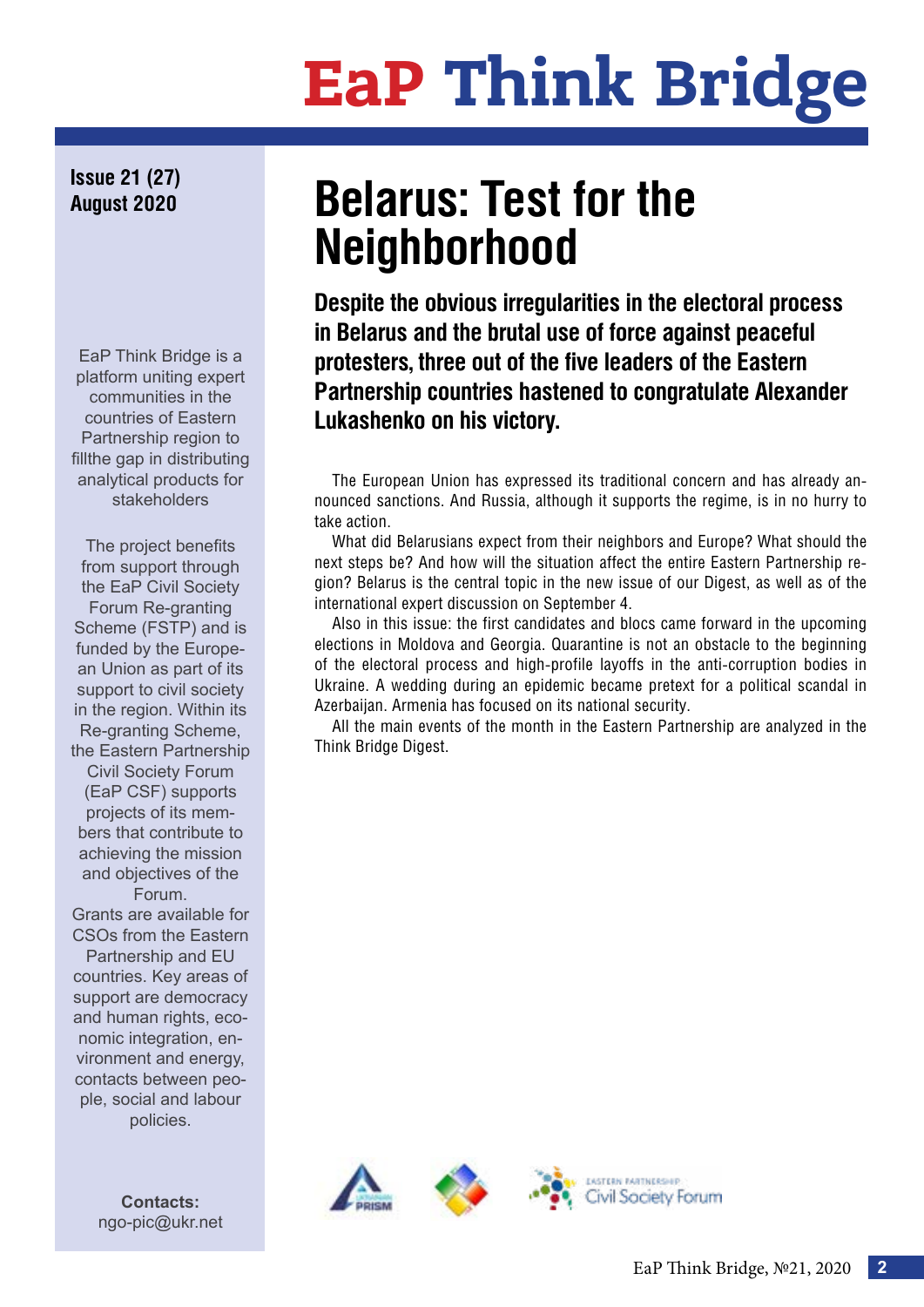### **Contents**

#### **Analytica**

| Vladimir Kopchak, Southern Caucasian Branch of the Center for Army,<br>Conversion and Disarmament Studies (Tbilisi, Georgia) |  |
|------------------------------------------------------------------------------------------------------------------------------|--|
| <b>August 2020 in review</b>                                                                                                 |  |
| Turan News Agency (Baku, Azerbaijan)                                                                                         |  |
| Richard Giragosian, Regional Studies Center (Yerevan, Armenia)                                                               |  |
| Vadim Mojeiko, Belarusian Institute for Strategic Studies (BISS) (Minsk, Belarus)                                            |  |
| Lasha Tughushi, Liberal Academy Tbilisi (Tbilisi, Georgia)                                                                   |  |
| Ludmila Nofit, Foreign Policy Association of the Republic of Moldova (Chisinau, Moldova)                                     |  |
| Sergiy Gerasymchuk, Foreign Policy Council "Ukrainian Prism"                                                                 |  |
| Eastern Partnership Civil Society Forum News material content content control and the 22                                     |  |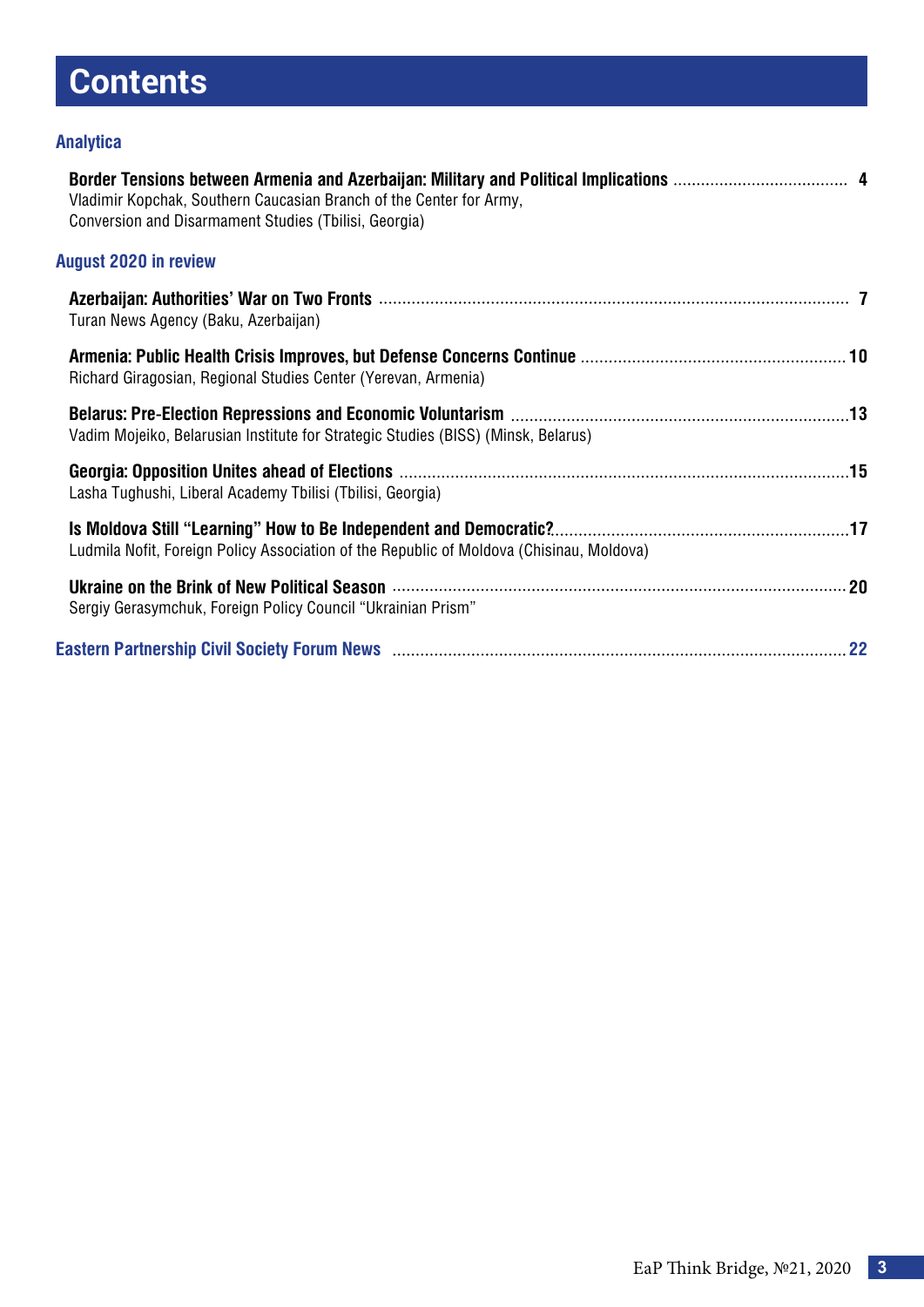### **Analytics**

## **Belarus Elections: International Implications**

**Vadim Mozhejko, Belarusian Institute for Strategic Studies (BISS) (Minsk, Belarus)**

**How Europe, Russia, and the Eastern Partnership countries react to news from Belarus: torture, rape, and murder of peaceful demonstrators.**



#### The Elections that Burst

On August 9, the presidential elections were to take place in Belarus. According to the official results, Alexander Lukashenko won with 80.1% of votes, Svetlana Tikhanovskaya gained 10.1%, and the rest of the participants won even less. However, these results did not convince the Belarusian society, which believes in Tikhanovskaya's victory in the first round. Numer-

**Photo: Protests in Belarus** Author: Franak Vyachorka

ous violations at polling stations and mathematical distortions in the voting results were recorded. Since August 9, street protests in Belarus have not subsided, taking various forms: processions, rallies, concerts, chains of solidarity on the sidewalks, strikes at enterprises, picketing of the state institutions, festivities in the courtyards, and much more. The authorities responded to the protests with unprecedented brutality.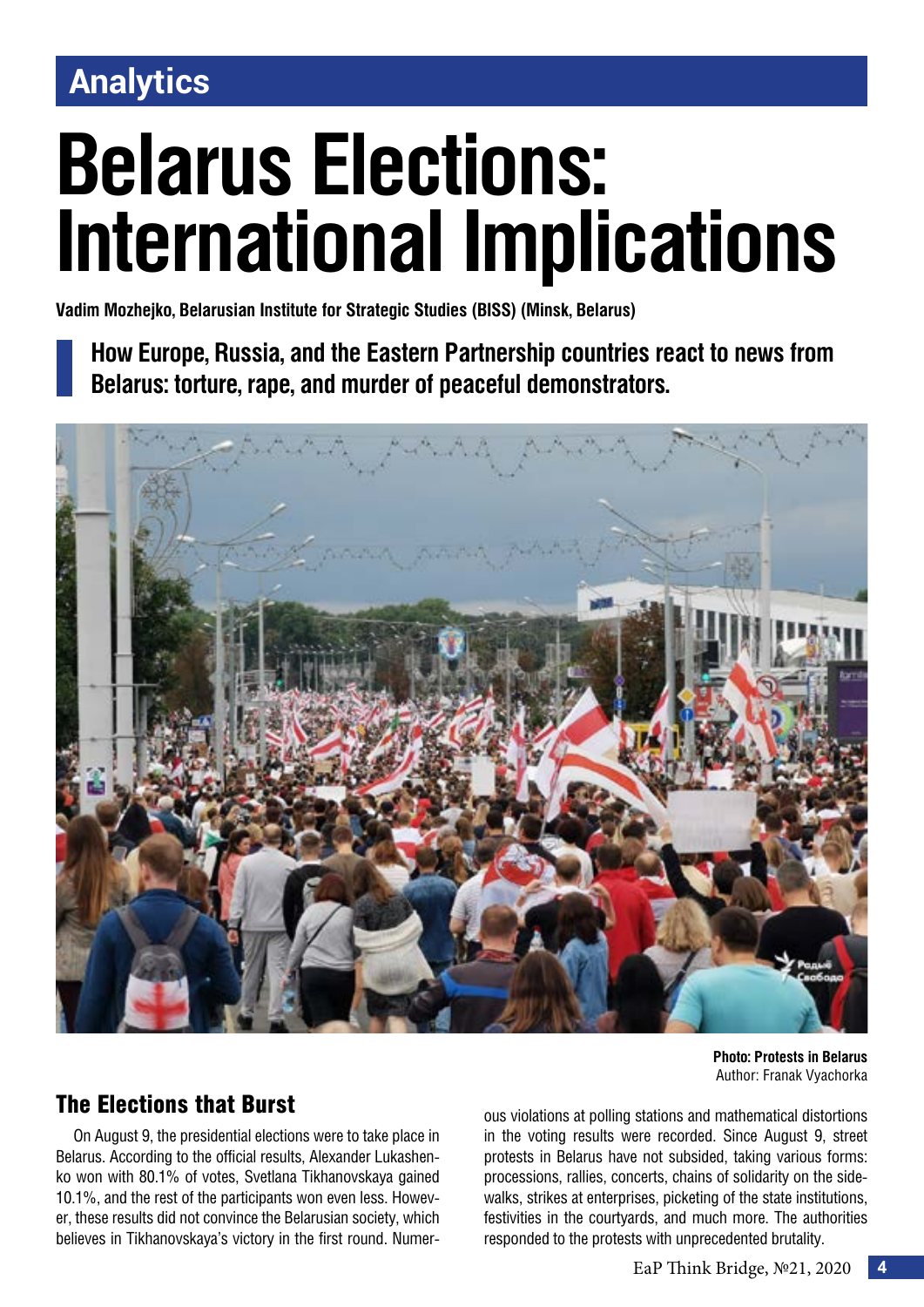#### European Union: Sanctions and Playing Chinese Whispers

The European Union's response is as unprecedented as events in Belarus. For the first time, it is not about recognizing the elections as undemocratic and unjust but about not recognizing the elections themselves. Lithuania has already introduced some [sanctions,](https://tass.ru/mezhdunarodnaya-panorama/9338099) agreed with the Baltic states, against 30 individuals whom it claims to be responsible for the electoral fraud, and plans to expand this list. There will be other sanctions, all of them are primarily of symbolic significance, they block the Western vector of the foreign policy of Belarus but do not push for a real change of the regime.

Lukashenko has no contacts with the European lead-

ers, did not answer the call from the German Chancellor Angela Merkel, and the Chancellor, just as the French President Emmanuel Macron later, discussed the events in Belarus with the Russian President Vladimir Putin. On the one hand, such developments indicate the loss of great deal of Belarus's foreign policy subjectivity. On the other hand, it is a coordinated posi-

tion of the West and Russia that can be most effective to make the Belarusian authorities enter the dialogue with the protesters and proceed with subsequent political transformations.

So far, the EU allocated €53 million to support Belarus, and 50 of them a long time ago were allocated for COVID-19 response (now the European diplomats are to find how to use these funds without directly transferring them to the Belarusian authorities). However, MEPs have much more ambitious [ideas:](https://nmnby.eu/news/discussions/7201.html) for example, a carrot in the form of the "The Marshall Plan for Democratic Belarus", €3.5-4 billion for future reforms.

#### Russia: Uniformed Services Are a Poor Substitute for Money

Although Vladimir Putin was one of the first to congratulate Lukashenko, Russia's position on what is happening in Belarus remains ambiguous, which is a rather serious change. Until now, Moscow could be in better or worse relations with Lukashenko, supporting marginal pro-Russian activists in Belarus but it did not call for a dialogue with an unhappy society. And now the Kremlin sends contradictory statements.

For example, the press secretary of Vladimir Putin Dmitriy Peskov [confirmed](https://telegraf.by/russia/rf-ne-budet-vmeshivatsya-v-dela-belarusi-peskov/) dialogue between Russia and the EU on Belarus, but at the same time he denies any "external interference". Putin himself seems to have [promised](https://tass.ru/politika/9330207) to help Lukashenko, form a Russian security officials reserve within the CSTO (although its charter mentions only external threats, not internal ones). But at the same time, he limited the possible assistance with the vague conditions, "until the extremist elements... cross certain boundaries." A few days later, Peskov said: "At present, there is no reason to use this reserve... We see that the state of affairs is under control, so now there is no talk about it."

Actually, Lukashenko needs neither security officials, nor military support even more so, but money. Currency rates are getting stronger, gold and foreign exchange reserves seem to be [falling,](https://telegraf.by/ehkonomika/chtoby-sderzhat-kursy-nacbank-mog-vybrosit-rekordnuju-summu-rezervov-na-birzhu/) and refinancing loans with a reasonable interest rate are not on the agenda. Even before the elections, Belarusian Eurobonds were [trading](https://naviny.by/article/20200709/1594272486-dorogie-evrobondy-skolko-minsk-platit-za-vozmozhnost-kreditovatsya-bez) at about 6% per annum (though the country is only considering getting out of the recession), and this was still viewed as a low rate. Without emergency injections, the crisis in the Belarusian economy will deepen even more,

> fueling protests and exacerbating Lukashenko's already weak position.

#### Eastern Partnership: No Unity

Among the Eastern Partnership countries, Azerbaijan, Armenia, and Moldova recognized the official election results and sent congratulations to Lukashenko. Congratulations

from the Azerbaijani President Ilham Aliyev were expected, he is an old autocrat just like Lukashenko, acting as an "[authoritarian internationale"](https://nmnby.eu/news/analytics/6909.html). To recall, in 2016 he awarded Lukashenko with the order named after his father, the highest award of Azerbaijan, with the words: "In his life, Heydar Aliyev always respected men of worth, who behave like men, keep their word, and whom you can rely upon."

The Prime Minister of Armenia Nikol Pashinyan's motives for congratulations look different.

He is a young democratic leader, not an old autocrat, and came to power two years ago as a result of the street protests. Thus, he has no visible reasons to sympathize with Lukashenko.

The Armenian NGOs express their support for the Belarusian protests, note their similarity with the Armenian ones two years ago, and put Pashinyan under criticism for his congratulations and their form. But there are two important political factors, both associated with Russia. First, Armenia is interested in keeping Lukashenko as an ally within the EAEU. Back in the spring, Pashinyan and Lukashenko stood in [solidarity](https://interfax.by/news/policy/raznoe/1273843/) on the energy trade issue as they both consider Russian prices too high. Secondly, congratulations from Yerevan came after congratulations from Moscow. Given the Armenian economy's dependence on Russia, Pashinyan is not interested in a confrontation with Moscow once he can avoid it.

After his congratulations to Lukashenko, the President of Moldova Igor Dodon was [criticised](https://newsmaker.md/rus/novosti/vot-nahrena-takoe-delat-g-n-dodon-kak-v-sotssetyah-obsudili-pozdravlenie-lukashenko-ot-prezidenta-moldovy/) within the country and was forced to [justify](https://newsmaker.md/rus/novosti/belorusy-na-nashem-fone-vyglyadyat-namnogo-luchshe-dodon-obyasnil-pochemu-pozdravil-lukashenko-posle-vyborov/) his behaviour by the "protocol rules" and economic interests ("we have a lot of joint

**The EU sanctions are primarily of symbolic significance, they block the Western vector of the foreign policy of Belarus but do not push for a real change of the regime**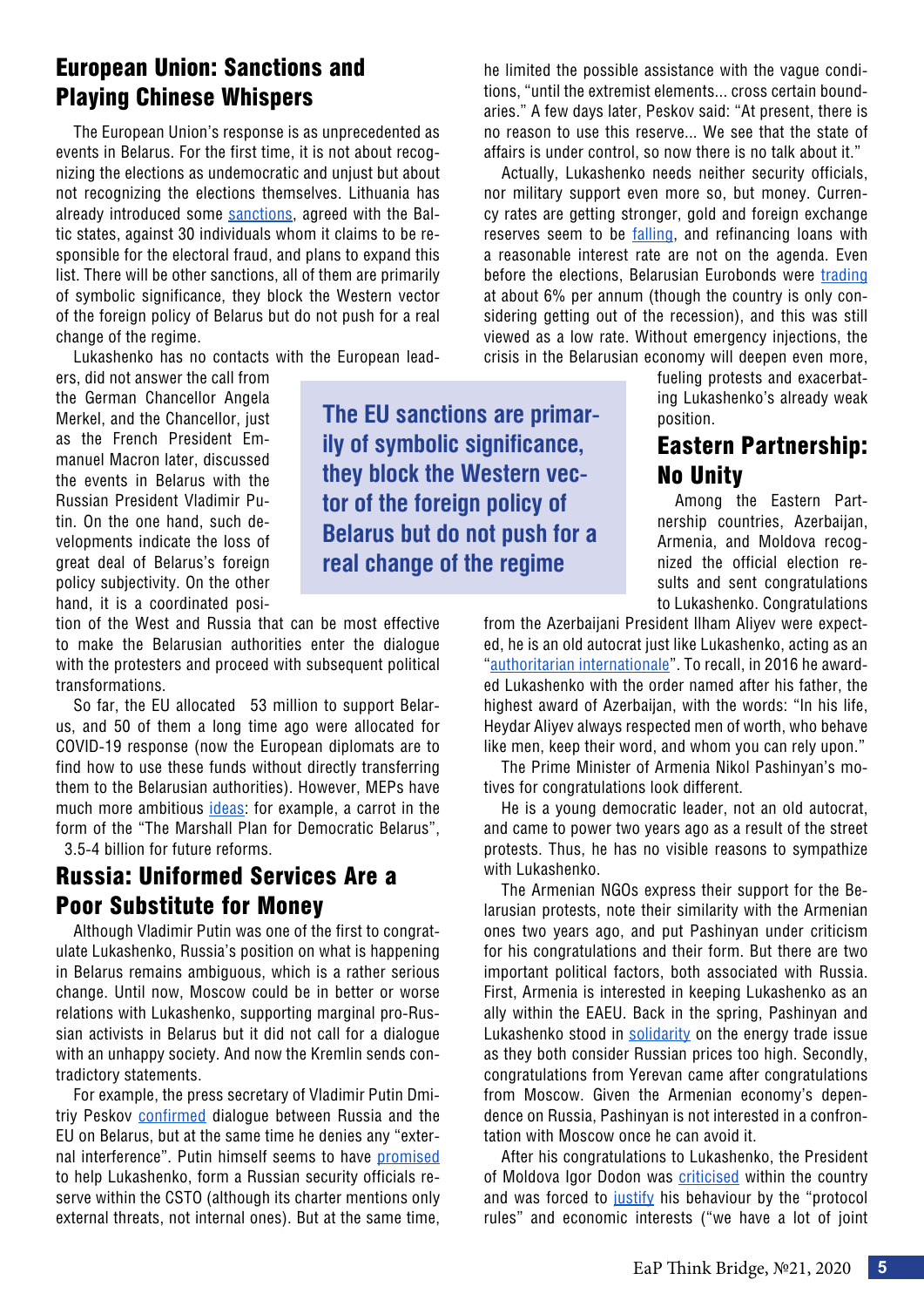ventures"). At the same time, he condemned the clashes and confined himself to a vague generality by saying "it's their internal affair to deal with what is happening in their country" instead of providing support to Lukashenko.

**Lukashenko needs neither security officials, nor military support even more so, but money**

Georgia follows a wait-and-see approach: it did not send congratulations to Lukashenko, but it didn't criticize his decisions either.

On August 17, after some internal political tension and accusations of secret support for Lukashenko, by the Putin's order, Tbilisi was nevertheless forced to make a [statement,](https://www.kommersant.ru/doc/4458221) however, consisting of streamlined wording and not supporting either side.

Official Kyiv also tried to keep a balance, although the relations with Minsk are gradually deteriorating. The reasons are on the surface: on the one hand, the importance of economic cooperation with Belarus and preserving the border security, on the other hand, constant anti-Ukrainian rhetoric of the Belarusian authorities, Lukashenko's rapprochement with Russia and the Ukrainian public opinion itself which recognizes its recent history in the Belarusian protests. After Zelensky ironically [stated](https://www.pravda.com.ua/rus/news/2020/08/23/7263946/) that if he were Lukashenko, he would honestly hold new elections in the country, the Belarusian Ministry of Foreign Affairs responded with a tough rebuff: we don't need your advice, you'd better take care of your own problems. They went to the point of recalling the Ukrainian ambassador for consultations in Kyiv, freezing any official contacts with Belarus, and now the Ukrainian Ministry of Foreign Affairs is [threatening](https://nashaniva.by/?c=ar&i=258414) with even tougher measures. This case demonstrates not only the well-known differences within the Eastern Partnership framework in the positions of Ukraine/Georgia and Belarus/Azerbaijan.

It is worth noting that even the most pro-European countries with successful revolutions in their experience demonstrate no active stand on democratic procedures' and human rights' violations. As for the current developments' influence on the future relations of Belarus with other Eastern Partnership countries, it will directly depend on how soon and what kind of political changes will take place in Belarus.

– It is not enough to recognize the elections as undemocratic, it must be said that the elections in the form which they were held in do not allow to conclude who the winner is. This is why the elections must

be repeated. This position should be leading, and for the EU position as well. All the elections administration stages, starting from the election commissions formation up to voting and counting of votes, had serious violations.

#### **Andrei Yahorau, Transfer of Power in Belarus Coordination Council:**

– We'd most like if the European Union and the Eastern Partnership countries would partner against Russian intervene. This intervention is aimed at an attempt to support this regime and surrenders Belarusian sovereignty in favour of Russia. I don't see any harsh diplomatic reaction. The EU now has a lot of tools for humanitarian support for Belarusians and spontaneous initiatives within the Belarusian society.

#### **Vadim Mozhejko, Belarusian Institute for Strategic Studies (BISS):**

– As for some more global future transformations, there is a need for something that we call the "Marshal's Plan for Belarus" - a promise of a clear and predetermined package of support for democratic reforms in Belarus, which will become available after free and democratic elections. No doubt, such support is necessary for the change. If it is agreed and presented in advance, it will be more effective than inventing it "on the knee".

#### **Natalia Stercul, Foreign Policy Association of the Republic of Moldova (Moldova):**

– The European Union will defend humanitarian aims, everything related to human rights' and democratic values' protection. But of course, I would not expect any real help, I do not think that it will go beyond certain statements. We cannot count on a more acute reaction, as both Ukraine and Moldova have already shown.

#### **Mikayel Hovhannisyan, Eurasia Partnership Foundation (Armenia)**

- It is very important to keep the internal political agenda in Belarus in focus and emphasize that this affair is

#### What Assistance Can Partners Provide to Belarus?

**Hennadi Maksak, Head of the Monitoring Mission of the Eastern Partnership Civil Society Forum in elections in Belarus (Ukraine)**

**Even the most pro-European countries with successful revolutions in their experience demonstrate no active stand on democratic procedures' and human rights' violations**

endless Lukashenko's regime fatigue, protest against violence and injustice. This will increase the chances for more positive developments. Any attempts to introduce a geopolitical factor in the process will lead to the explicit third actors' intervention.

purely internal, a matter of

EaP Think Bridge, №21, 2020 **6**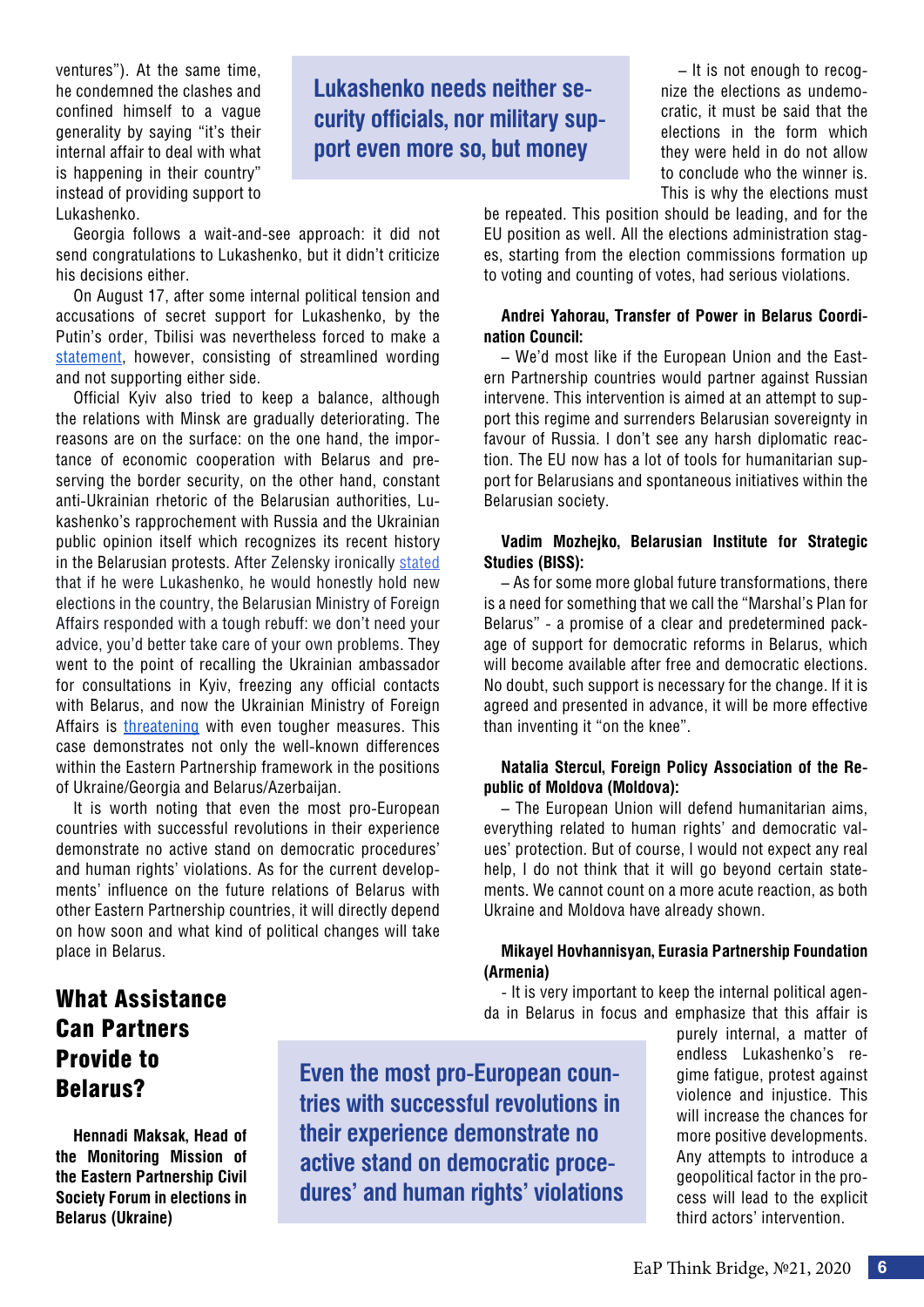## **Armenia: Public Health Crisis Improves, but Defense Concerns Continue**

**Richard Giragosian, Regional Studies Center (Yerevan, Armenia)**

**As statistics related to the coronavirus pandemic in Armenia improved in August, the Armenian government resolved to reopen schools and universities, but under a regime of restrictions and precautionary measures. Defense and national security issues continued to dominate public concern, however, in response to the previous month's border clashes. Within that context, Armenian officials expressed concern over heightened "threat perception" from Turkey while Armenia's Defense Minister concluded an important military cooperation agreement with Russia that includes specific measures to upgrade and modernize the Armenian Air Force.** 



#### **Photo: Military exercises of Turkey and Azerbaijan Credits: Vestnik Kavkaza**

#### DOMESTIC POLICY

#### Opposition "Oligarch" Reiterates Criticism of Government

One of Armenia's wealthiest men, oligarch Gagik Tsarukyan, leader of the Prosperous Armenia party renewed his criticism of the government on August 28 for its handling of the COVID-19 crisis. The MP vowed that he will organize public rallies and meetings throughout the country in preparation for the upcoming parliament legislative session in September. His criticism also focused on attacking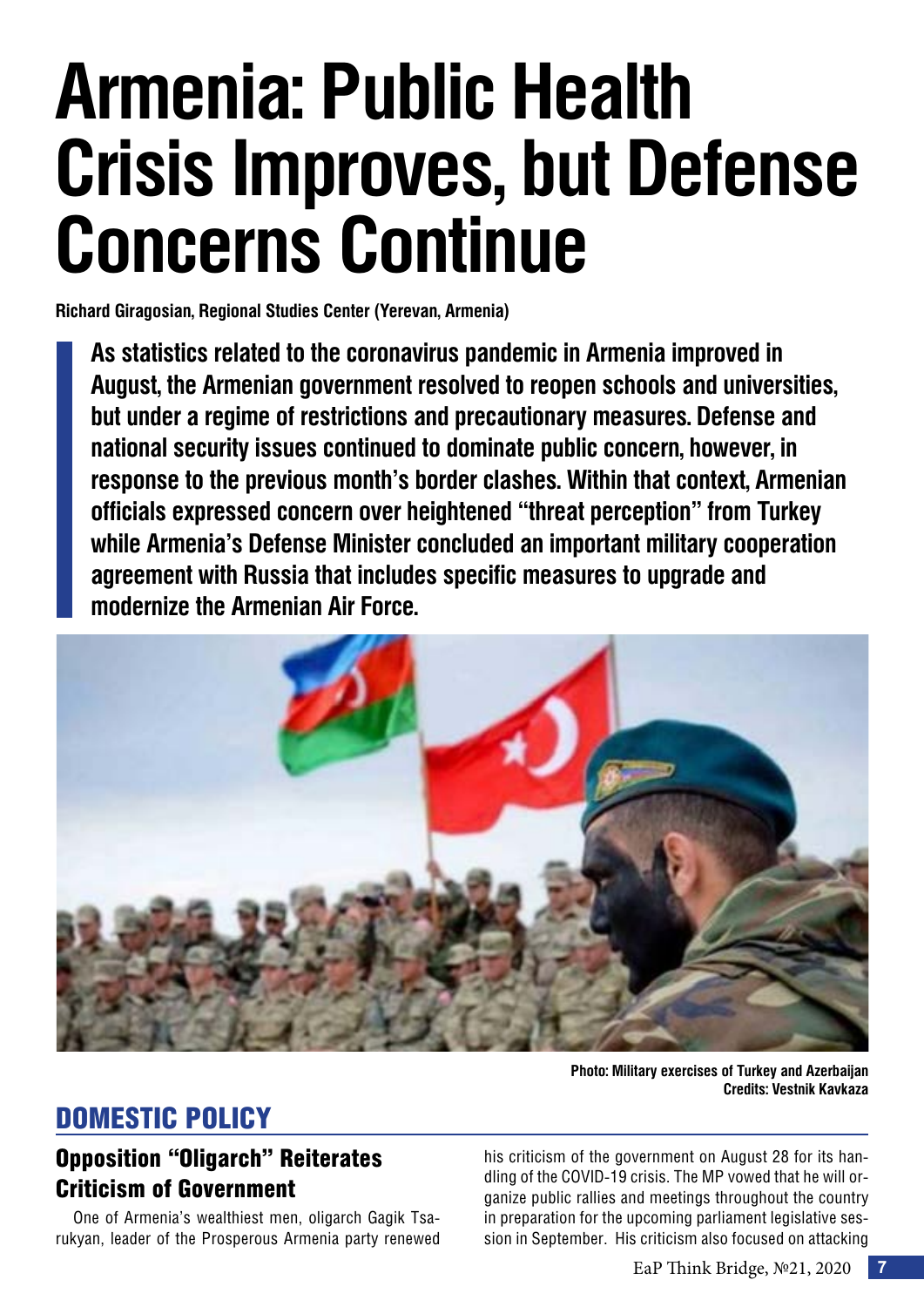the government's education reforms, which he decried as undermining "Armenian traditional values."

Currently free on bail, the oligarch still faces the pending criminal charge. His opposition Prosperous Armenia Party is the second

largest party holding 24 seats in the 132-seat parliament.

#### Armenia Decides to Reopen Schools

In a statement released following a meeting of senior government officials on August 17, Armenian Education Minister Arayik Harutiunyan announced the reopening of schools on September 15. While first-year university classes are set to resume sooner, on September 1, the decision for a September 15 reopening applies to all secondary and primary schools. However, a new strict regime of precautionary sanitary and social distancing measures, along with mandatory mask wearing rules, will be in effect to prevent or diminish the threat of coronavirus infection. All schools in Armenia have been closed since March 2020. According to the Minister, the universities will, nevertheless, have the power to decide their own educational format, deciding the proportion of online classes and the size and schedule of classes accordingly.

The decision stems from a related consideration of the pandemic by the government, with the current "state

#### ECONOMY

#### Armenian Minister Details Pandemic Spending

In a press conference on August 14, Armenian Economy Minister Tigran Khachatryan reported that since March 2020, the government has distributed over \$300 million in special financing and stimulus packages for businesses and citizens affected by the coronavirus pandemic. Of that total amount, the minister noted that over \$190 million in financing has been allocated in bank-provided preferential loans and credits.

A related announcement on August 12 also reported

#### FOREIGN POLICY

#### Armenian and Russian Defense Ministers Meet

On August 23 in Moscow, Armenian Defense Minister Davit Tonoyan met with his Russian counterpart, Defense Minister Sergei Shoigu, on the sidelines of a security forum coinciding with Russia's hosting of an annual "International Army Games" organized by the Russian military as a largely symbolic exercise with several other partner countries. During the meeting, the Armenian Defense Min-

**Armenian government is seriously concerned over the increased threat Turkey is posing to Armenian national security.**

of emergency" set to expire on September 11 and widely expected to not be renewed. The rates of COVID-19 infection and fatalities have steadily and consistently declined in recent weeks. The decision was controversial, how-

ever, as a number of parent groups and several education specialists criticized the plans as "irresponsible and hasty," with insufficient or weak safeguards. Against that backdrop, calls for Education Minister Harutiunyan's resignation, first initiated by the political opposition and more nationalist groups, escalated, mainly driven by vehement criticism over planned changes to educational curriculum related to history and the Armenian Church.

#### New Anti-Corruption Court Planned

On August 14 senior officials of the Armenian Ministry of Justice announced plans to form a new special anti-corruption court. Although the plan must be approved as part of a broader set of proposed changes to the constitution, the proposal calls for the establishment of a new 25-member court, with five judges specifically assigned to rule on cases related to the country's new laws governing the confiscation of property of illegal origin.

that the government has specifically directed funds for "targeted solutions" for specific sectors, such as tourism and agriculture, which the government determined was hit by the pandemic the hardest. For the tourism sector, which the minster noted was impacted by a reduction of over 50% of turnover, the government's support is focused on job retention, with monthly support to companies in the tourism sector who retain "at least 70% of their personnel" through the pandemic. Under the aid program, farmers also receive special interest-free loans.

ister focused on the clashes with Azerbaijan the previous month, and while avoiding any direct reference to Turkey, complained to Russian officials of "the aggressive rhetoric of some countries" that he criticized for adopting military measures "aimed at destabilizing and militarizing the regional situation". Following the meeting in Moscow, the Armenian Defense Ministry released a statement which detailed an agreement between Defense Ministers Shoigu and Tonoyan regarding bilateral ties and "upcoming steps towards military cooperation" between their countries.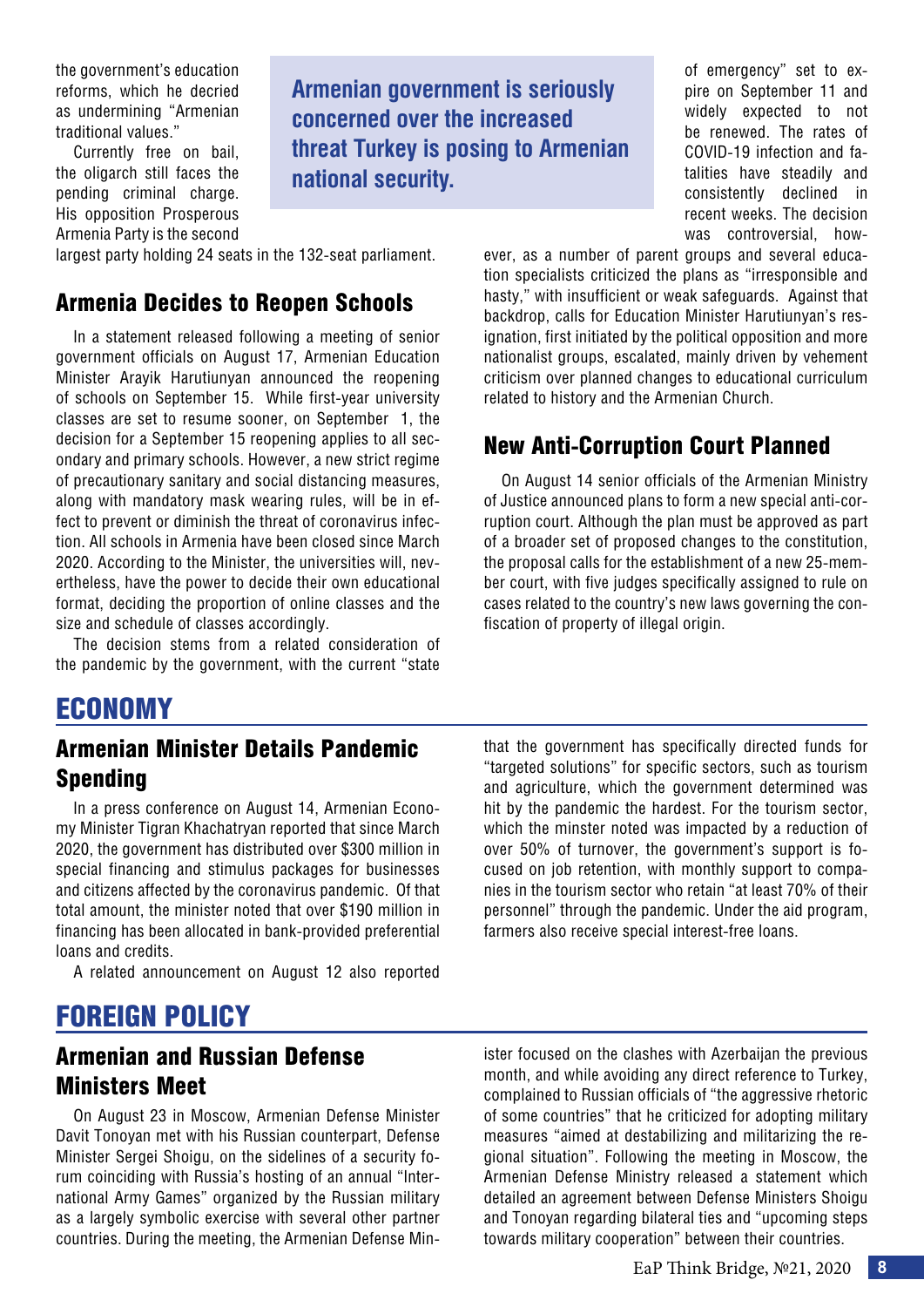In line with that statement, officials from Russia's United Aircraft Corporation (UAC) also formalized a new contract on August 24 for the modernization, upgrade and servicing of Armenia's inventory of approximately 15 Sukhoi Su-25 aircraft. The new contract follows an earlier Armenian procurement of four more modern and sophisticated Su-30SM fighter jets from Russia last year. Defense Minister Tonoyan announced back in January 2020 that Armenia expects to receive more such combat aircraft and plans to acquire as many as a dozen Su-30SMs over "the coming years."

#### Armenian Prime Minister Criticized for "Congratulating" Leader of Belarus

After leading a non-violent movement to force the resignation of the former Armenian government, Prime Minister Nikol Pashinyan sparked strong negative reaction to his message on August 10 congratulating the authoritarian leader of Belarus, Aleksandr Lukashenka, for "winning" reelection in a vote on August 9 widely seen as fraudulent. Faced with the unexpected criticism, the Armenian government sought to defend the move by noting the significance of the country's relations with Belarus, which is a fellow member of the Eurasian Economic Union and Collective Security Treaty Organization (CSTO).

#### Armenian Vows to Counter "Turkish Threat"

The head of the Armenian National Security Council, Armen Grigoryan, asserted on August 1-2 that the Armenian government was seriously concerned over the increased threat Turkey is posing to Armenian national security. Pointing to Turkey's strong support for Azerbaijan during several days of border clashes triggered by an Azerbaijani attack on Armenia on July 12, the security official added that Turkey now poses "a serious threat to the region" and "a challenge to the regional security architecture," which "Turkey is now trying to change through its intervention." The statement follows several months of escalating tension between Armenia and Turkey and has culminated in a move by Armenia that, according to Grigoryan involves taking "steps to minimize" the threat by working closely "with our strategic ally Russia in order to prevent such changes in the region."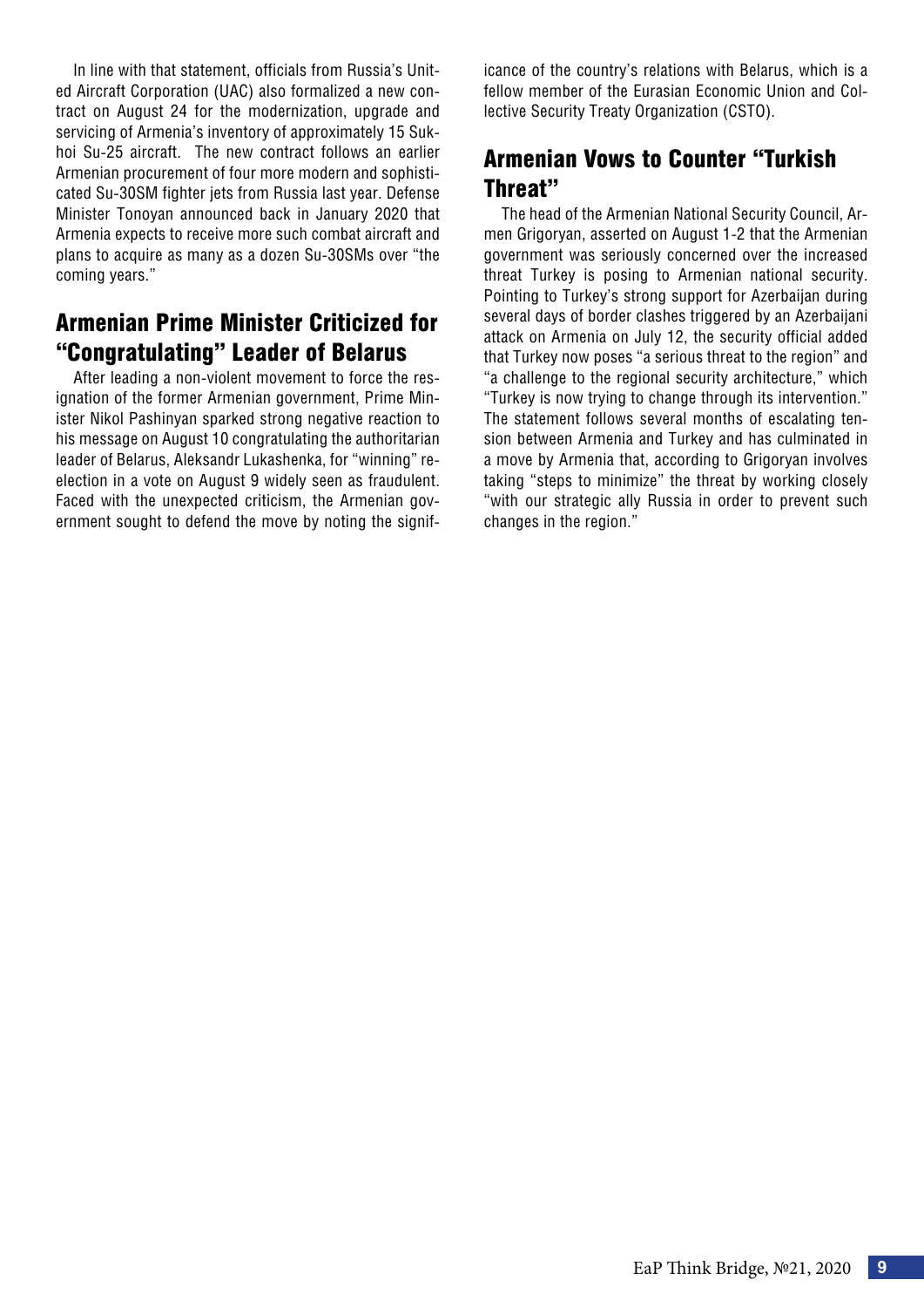## **Azerbaijan: Wedding Turning into Political Scandal**

**Turan Information Agency (Baku, Azerbaijan)**

**The wedding of the granddaughter of the president's administration "grey cardinal" resulted in a high-profile political scandal in the country. As for international environment, all processes are still revolving around July border clashes with Armenia.** 



**Photo: Remiz Mehdiyev receives the Heydar Aliyev Order** Credits: BBC

#### DOMESTIC POLICY

#### Former Head of the President's Administration in Disgrace

August saw a high-profile scandal connected to Ramiz Mehdiyev, the president of the Academy of Sciences of Azerbaijan and the former head of the president's administration. After Heydar Aliyev coming to power, Ramiz Mehdiyev served as an all-time head of administration and was only exempted in 2019. Many independent and opposition mass media called him the "grey cardinal".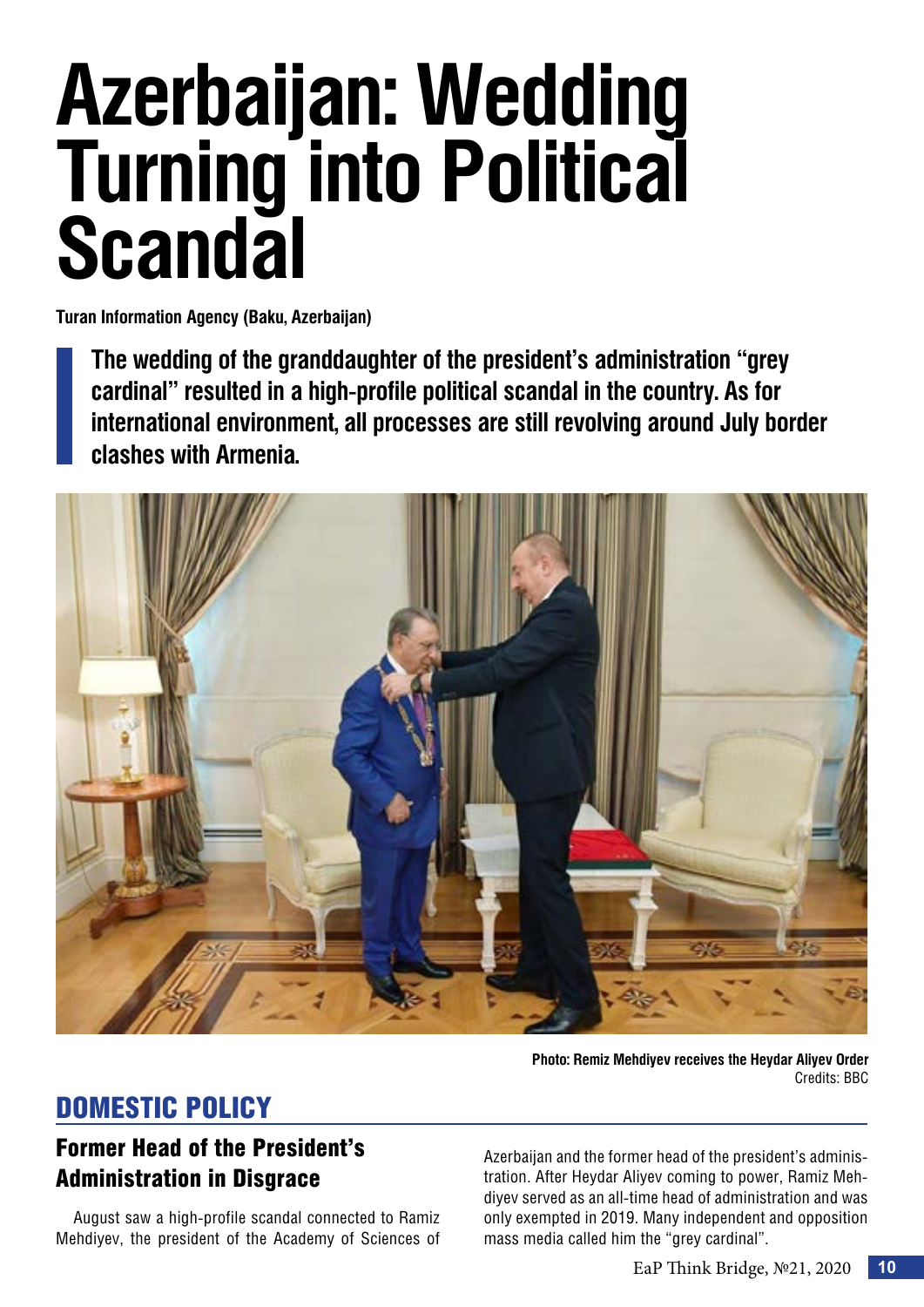On August 18, Ramiz Mehdiyev's granddaughter, despite lockdown limitations, celebrated her wedding. Weddings have been banned in Azerbaijan since March 2020 due to coronavirus pandemic. The video footage of the

**Aliyev stated that the volume of Russian military supplies by freight carriers via Turkmenistan and Iran to Armenia made up over 400 tons**

himself was not silent and published several articles on the official site of the Academy of Sciences, with these articles containing threats to sue the critics and accusing them of short-sightedness.

In August, the State Se-

wedding leaked into social media, with some MPs, former ministers and officials present.

Based on mass media and social networks publications, Ramiz Mehdiyev's son-in-law, a former MP Ilham Aliyev and his in-law Rovhsan Mustafayev were arrested for 15 days. Siyavush Novruzov, one of the odious figures of the ruling party "Eni Azerbaijan", received a reprimand for taking part in the wedding. Siyavush Novruzov accused Ramiz Mehdiyev of fraud and resigned from his post of deputy executive secretary of the party. He and his wife, Sabina Aliyeva, as well as many former officials who were present at the wedding, received a fine of 400 manats (\$240).

Later on, the situation got political. Mass media started a campaign against Ramiz Mehdiyev. Many acting MPs and politicians made various comments addressing the situation and accusing him of unsuccessful information policy and of being Russia's "fifth column" in Azerbaijan, creating corruption schemes etc. Ramiz Mehdiyev curity Service of Azerbaijan (SSS) continued its anti-corruption operations. On August 19 its employees arrested Jeyhun Jafarov, the head of executive power of Kurdamir district on charges of abuse of power and large-scale bribery.

Another arrest followed when Eldar Hasanov, Azerbaijan's ambassador to Serbia, was arrested. The country's former prosecutor general and acting ambassador Eldar Hasanov arrived in Azerbaijan on August 11 to take part in the meeting of Serbia's head of the security council Neboi a Stefanovic and the secretary of Azerbaijan's security council Ramil Usubov. On August 13 Eldar Hasanov was arrested by the state security forces. He was charged with abuse of power resulting in serious consequences as well as with misuse of public funds. Reports appeared in opposition and independent mass media that Eldar Hasanov's arrest was related to his attempts to play a role in Azerbaijan's domestic political processes.

#### ECONOMY

#### Customs and Transport Agency – Against Aliyev's Statement

On August 7 the president Ilham Aliyev issued a decree on creating "Azerbaijan Investment Holding". Its purpose is to manage according to single principles all stateowned companies and enterprises as well as business entities with a state share. Institution is aimed at better transparency and economic efficiency of investment projects, implemented by state enterprises. Earlier the president stated that state companies, despite the support, are not efficient and keep on functioning only thanks to budget support.

In August, despite the statement made by Ilham Aliyev on the much needed liberalization of the country's economy, already two state institutions made decisions contradicting such a policy. On August 23 the Cabinet of Ministers with the lobby of the State Customs Committee took a decision to imply stricter customs regulations for importing non-commercial goods by physical entities. According to the new rules, the total cost of goods that can be monthly imported onto the territory of Azerbaijan with granted preferences has decreased from \$1500 to \$800. The cost of international deliveries that can be received by physical entities without additional charges has also been decreased from \$1000 to \$300 per month. When leaving

the country, the citizens of Azerbaijan will need to fill out a customs declaration in the written form if the carried sum exceeds 20 thousand. The decision will enter into force on September 19.

On August 31 Baku Transport Agency stated that they are developing a concept of introducing a single tariff and a single operations control center for all taxi companies. The statement resulted in immediate outrage in social media and independent mass media as it was noted that taxi industry is one of the rare spheres with real competition in Azerbaijan, and therefore in the last 5-6 years taxi prices have significantly dropped.

In August, the State Statistical Committee reported that according to the results of the first seven months of the year the GDP of the country decreased 2,8% against the same period last year. At the same time the Central Bank reported growing currency reserves: in July, the bank's currency reserves went up 3,4% (or \$210 million) since the beginning of the year making up \$6 billion 468 million 700 thousand.

However, the government decided to continue providing financial support to entrepreneurs. Financial support will be provided to those taxpayers who work in the sectors damaged by the pandemic and financially supported by the government yet keeping the majority of their staff employed as of July 1, 2020.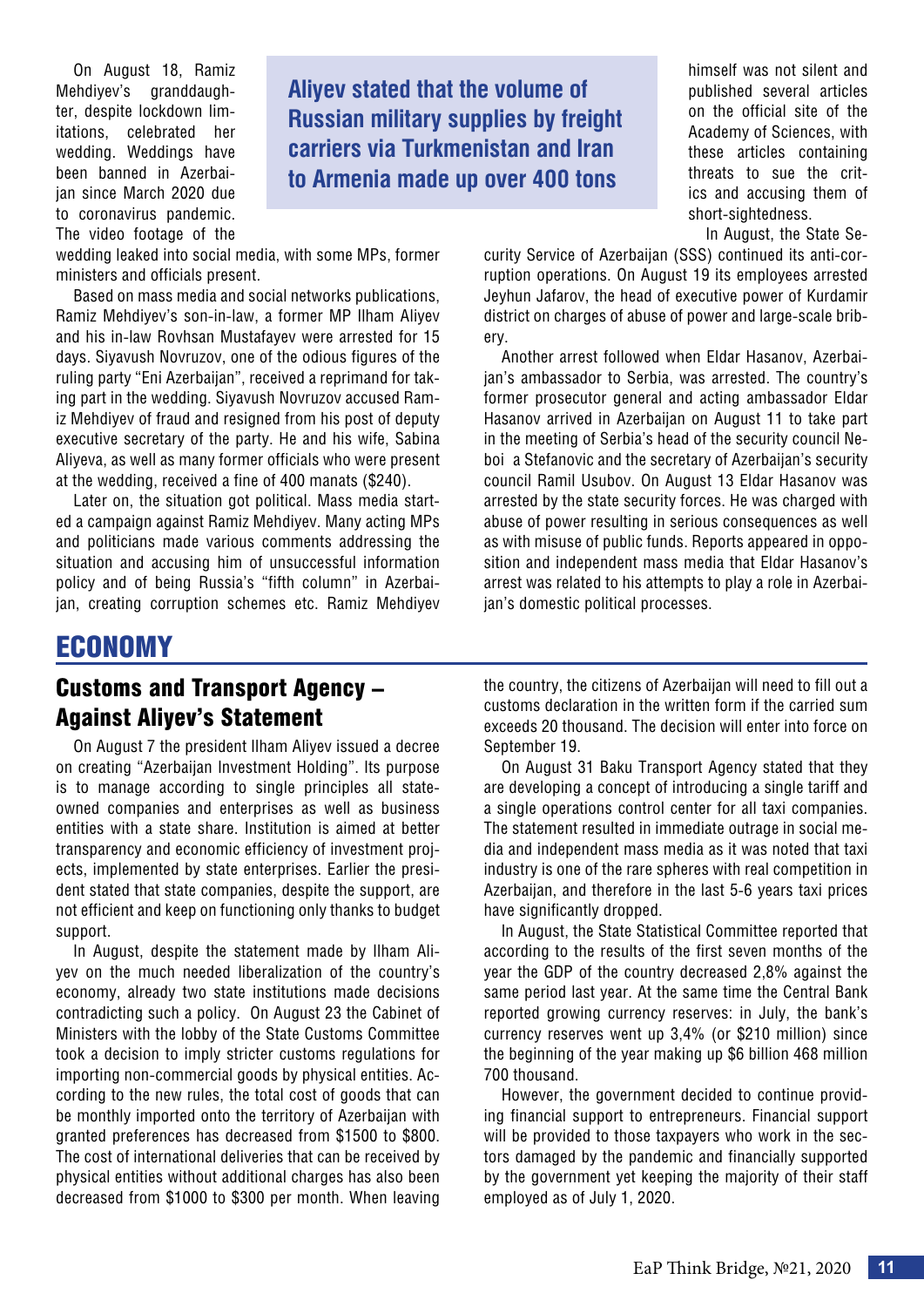### FOREIGN POLICY

#### Diplomatic Confrontation with Russia

Foreign policy arena processes were related mostly to July clashes on the border with Armenia.

In July Azerbaijan accused Serbia of supplying weapons to Armenia prior to military actions. On August 7 the president of Serbia Aleksandar Vu $\epsilon$ c called the president of Azerbaijan Ilham Aliyev and expressed his condolences following the death of Azerbaijani soldiers. He also expressed his regrets regarding Armenia using the weapons produced in Serbia for these battles. On August 11 Neboi **€** Stefanovic, Serbia's head of the security council, visited Baku and had meetings with Azerbaijan's top officials.

Azerbaijan, traditionally rather cautious when it comes to its policy towards Russia, officially accused Moscow of supplying weapons to Armenia during the period of military actions. The press service of Azerbaijan's president, usually reporting short messages regarding Ilham Aliyev's telephone conversations, published detailed information on the conversation between Ilham Aliyev and Vladimir Putin on August 12. Aliyev stated that the volume of intense military supplies by freight carriers via Turkmenistan and Iran to Armenia made up over 400 tons.

Sergey Shoygu, Russia's minister of defense, visited Azerbaijan and on August 25 stated that the above-mentioned supplies were in fact construction materials. However, Azerbaijan was not satisfied with this answer.

Against the backdrop of tense relations between Russia and Azerbaijan official Baku demonstrated stronger military and political ties to Turkey. On August 10-11, the ministers of defense and foreign affairs of Azerbaijan Zakir Hasanov and Jeyhun Bayramov visited Turkey. During the meetings Turkish officials expressed their clear-cut support to Azerbaijan in political and military issues as well as noted that Turkey will not leave Azerbaijan alone to face aggression coming from its neighbor. On August 13 Turkey's military delegation paid an official visit to Azerbaijan headed by Turkish minister of defense Hulusi Akar, who stated that the Turkish army will provide all necessary support to Azerbaijan.

On August 23 in the course of military operation in Goranboy district second lieutenant Gurgen Alaverdyan (born in 1989), the commanding officer of the sabotage and reconnaissance unit of the Armenian forces, was arrested. He was charged with "participating in illegal armed formations created in the occupied Kalbajar region, committing attacks on military personnel, enterprises, departments, organizations or individuals of the Republic of Azerbaijan, as well as acting with an intent to kill people, cause injuries and harm their health, cause significant property loss and illegally trade arms".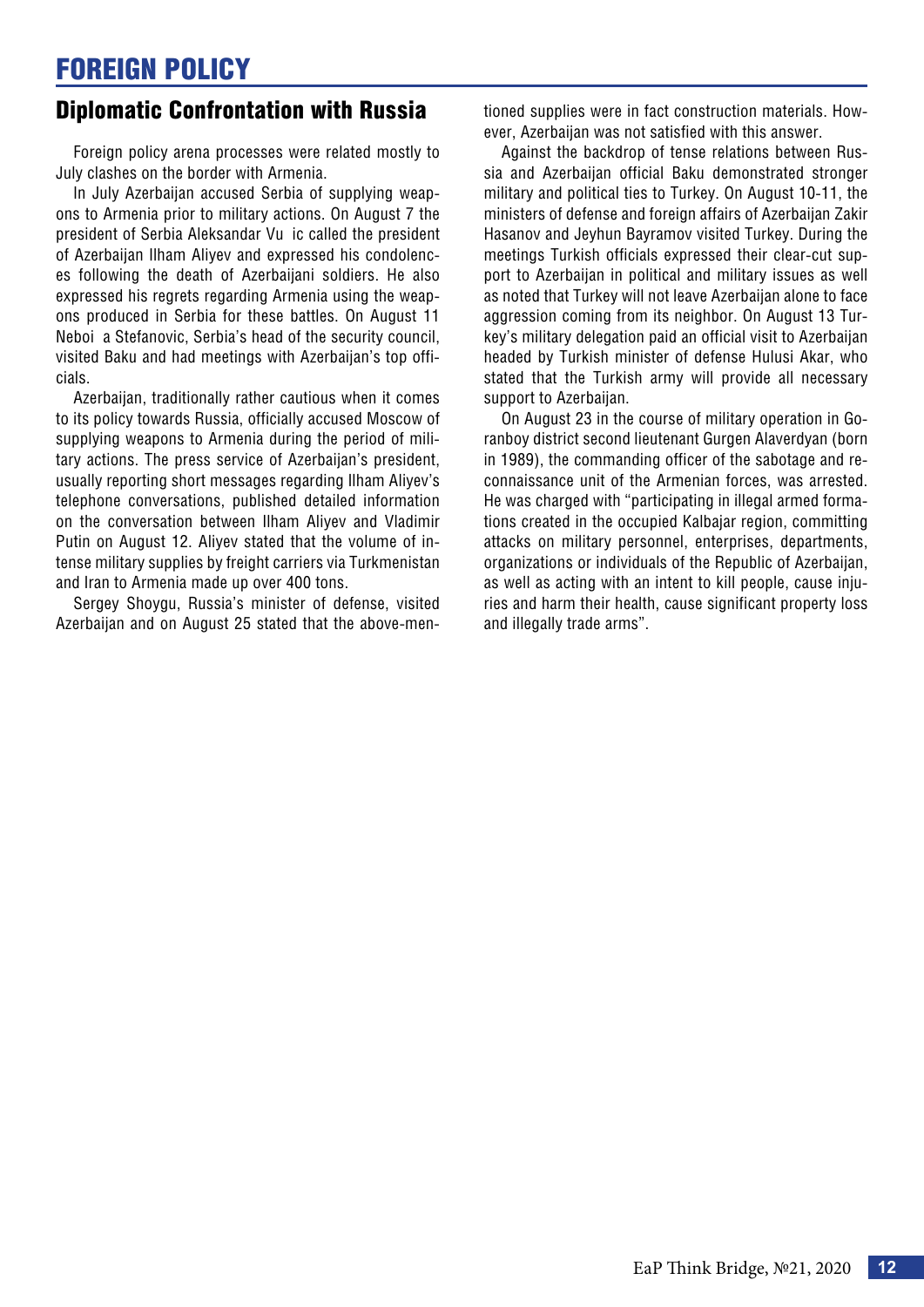## **Belarus: Elections Not Recognized by EU and Society, Protests are Ongoing**

**Vadim Mozhejko, Belarusian Institute for Strategic Studies (BISS) (Minsk, Belarus)** 

**Falsified election results and brutal actions of security forces spawn society outrage and revoke Lukashenko's domestic and foreign legitimacy.** 



**Photo: Protests in Belarus** Author: Franak Vyachorka

#### DOMESTIC POLICY

#### From Elections to Ongoing Street **Protests**

The Belarusian society does not believe the official results of the elections that took place on August 9, indicating the victory of Alexander Lukashenko in the first tour of the elections with a landslide victory of 80.1% vote. Since the evening of the election day peaceful street protests have taken place all over Belarus. On Sundays mass protests and rallies in Minsk gather hundreds of thousands of people. These protests, however, lack leaders and are decentralized. Telegram channels mostly inform about the developments in the country rather than provide their own agenda. Initiated by Svetlana Tikhanovskaya, the opposition candidate, a Coordination Council was created to hold negotiations on power transfer, however, neither the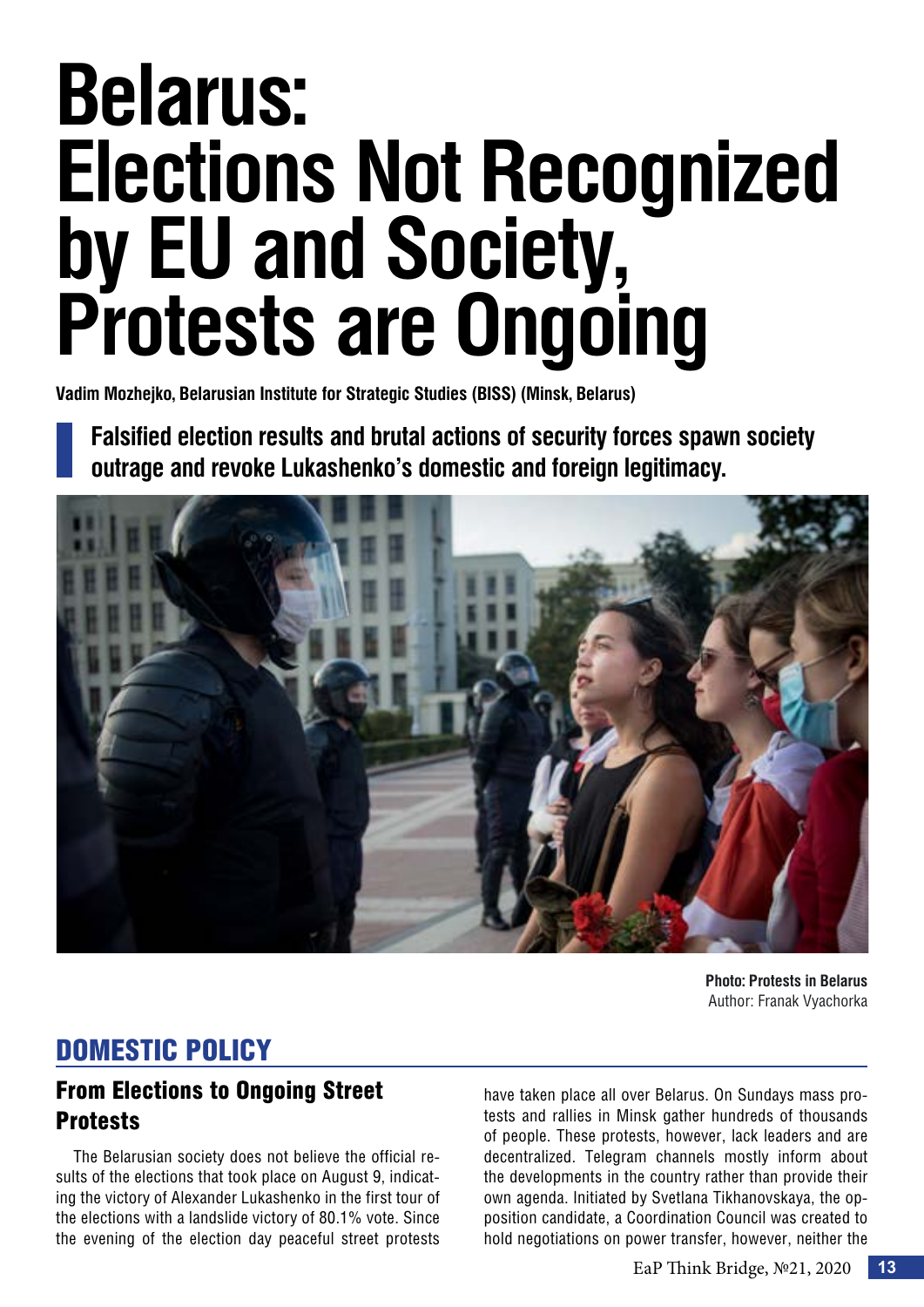Council nor Tikhanovskaya herself (who left the country for Lithuania under the pressure coming from the authorities) can influence the protests.

The authorities responded to street protests with unprecedented violence. On August 9-11 Belarusian security forces for the first time actively used rubber bullets and stun grenades, while beating up the detained. At least three protesters are dead, dozens have gone missing, hundreds have been wounded and injured while over 7500 people were detained for participating in peaceful protests and rallies. 41 political prisoners are behind bars. UNO experts received information regarding 450 documented cases of torture and violence towards the detained with physical

#### ECONOMY

#### Waiting for Disaster

150 leading economists from 25 countries are warning the Belarusian authorities of disastrous economic issues in case human rights continue to be violated. The Belarusian rouble showed a 10% devaluation in August. Dozens of IT companies are busy relocating their offices and em-

#### FOREIGN POLICY

#### Loss of Legitimacy and the Return of Sanctions

A special meeting of the EU Foreign Affairs Council took place on August 14, where an unprecedently firm statement was made regarding the situation in Belarus: the EU not only criticized the violations that took place during the elections, but also stated that it does not accept the official results of the elections. Therefore, after the expiration of the term of

Lukashenko's office, he will no longer be the legitimate president of Belarus in the eyes of the European Union.

The EU is ready to offer mediation in the dialogue of Belarusian authorities with the society, however, Lukashenko wants neither mediation nor dialogue itself – and this concerns both his own society and European leaders as well. Having replied nothing to a call **At least three protesters are dead, dozens have gone missing, hundreds have been wounded and injured while over 7500 people were detained for participating in peaceful protests and rallies**

abuse of women and minors, "including sexual abuse and rape using rubber batons".

The authorities use all means to limit access to information. From time to time there is no access to the internet in Belarus, while mobile operators are ordered to slow down mobile internet during protests and rallies. Those journalists that provide coverage of these events are systematically arrested and beaten (for instance, a journalist from Grodno had both of his arms broken). Dozens of websites of independent mass media, non-governmental organizations and VPN-services are blocked. Belarusian printing companies refuse to print non-governmental newspapers.

ployees elsewhere, outside Belarus.

Banks are putting loans on hold. Economists point out that attempts to collectively withdraw money from bank accounts result in banks being put in a state of shock, while the authorities are trying to freeze the ongoing political issues and thus sacrifice social and economic prospects of the country.

coming from Merkel, Lukashenko provoked losing some part of Belarusian foreign policy subjectivity; now European leaders discuss Belarus with Putin.

The first sanctions towards Belarus have entered into force: at the moment this is only a list from the Baltic countries of personal sanctions for 30 people, but this is only a beginning.

Even though Vladimir Putin was one of the first ones to greet Lukashenko with winning the elections and promised

> his law-enforcement support, Kremlin's position remains ambivalent. The promises are surrounded by blurred conditions, while the most needed support  $-$  financial one  $-$  is nowhere to be seen. Instead of those Belarus state TV employees who went on strike there is a personnel of RT journalists working and promoting the narratives of Russian propaganda.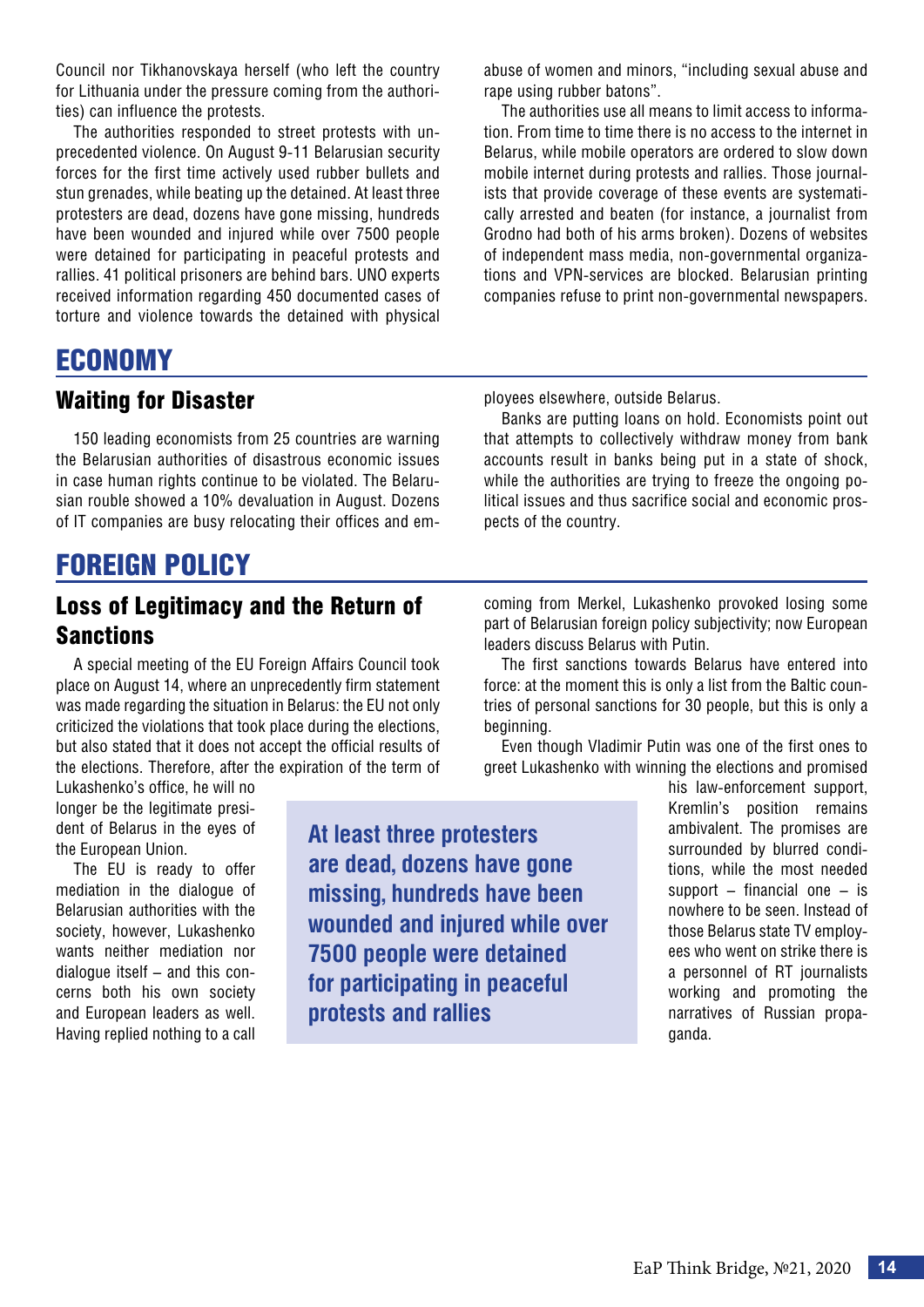# **Georgia: Opposition Unites ahead of Elections**

**Lasha Tugushi, the Liberal Academy Tbilisi (Georgia)**

**Both the authorities and the opposition are mobilizing all their forces before the elections since the stakes are high. Whether the all-against-one plan will work out is not yet clear.**



**Photo: 30 opposition parties signed memorandum to protect each other's votes.** Credits: : https://www.zdg.md/

#### DOMESTIC POLICY

#### Mobilizing before the Elections

About 30 opposition parties signed a memorandum to protect each other's votes in the 2020 parliamentary elections. Opposition parties aim to jointly prevent ruling political force's possible attempts to use administrative or other resources and retain power illegally.

On August 27, the third president of Georgia and the opposition leader Mikheil Saakashvili first apologized to the citizens of Georgia from Ukraine and then published a video in which he announced his decision to return to Georgia. The opposition was not excited about the news. Moreover, some people took it critically because Misha made similar statements before the 2016 parliamentary elections. Many people do not believe that Saakashvili will be able to cross the border. A Georgian court passed a guilty verdict against the citizen of Ukraine Saakashvili, and upon return he will have to be imprisoned. Experts agree that the oppositionist's arrival will be a serious test of the country's security.

The ruling party Georgian Dream holds the first place in the published pre-election ratings. However, according to the two out of three polls, its rating is not enough to form the government: Edison Research - 39%; IRI - 33%; Survation - 52%.

Opposition parties are also not happy with the polls. For example, according to the IRI poll, the following three places are occupied by the United National Movement (Saakashvili's party) - 16%; European Georgia - 5%; New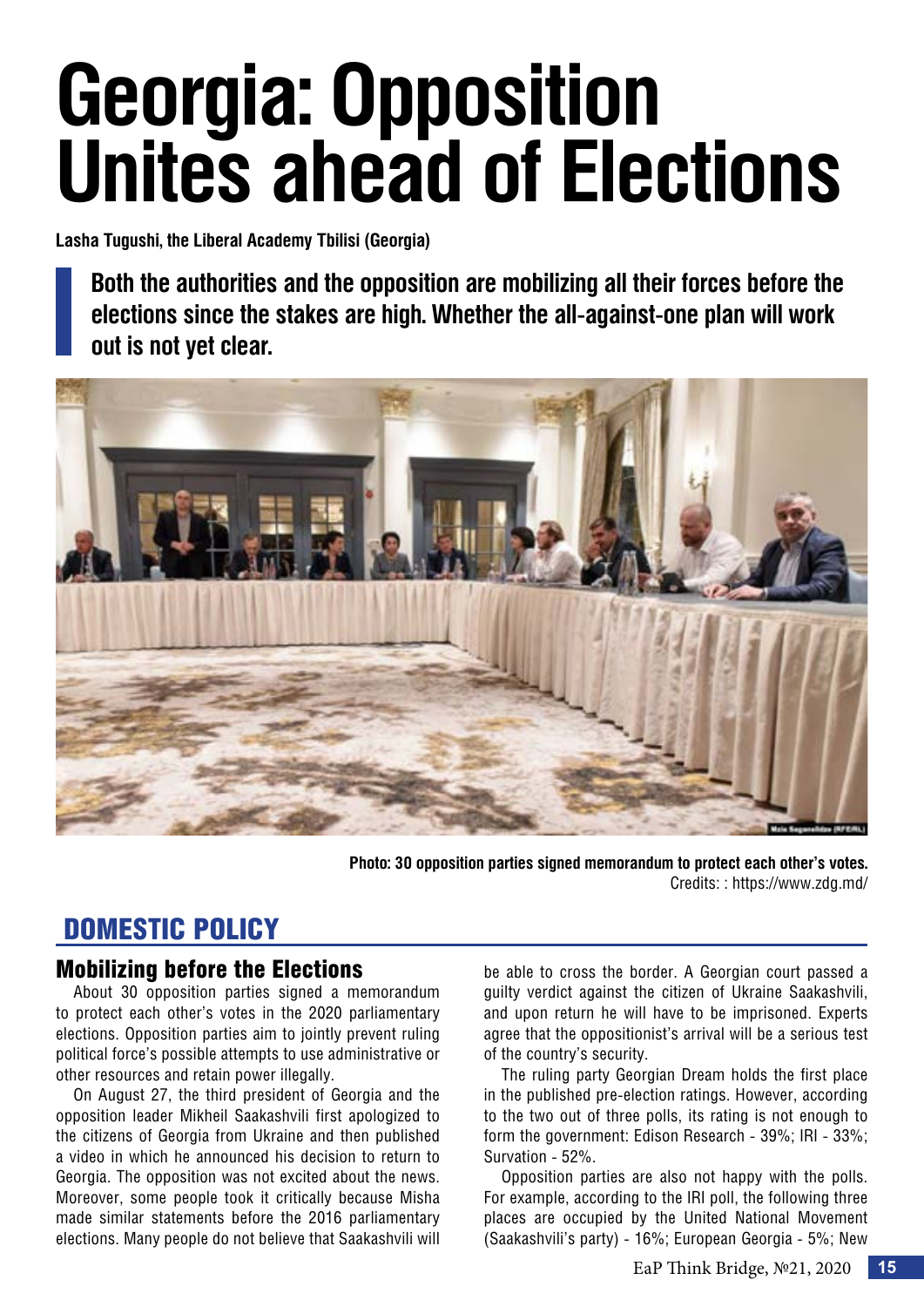Georgia - 5%. Despite a low support level, together with other minor parties, they have a chance to form a majority. A temporary amendment to the Constitution set an almost symbolic 1% threshold for the upcoming parliamentary

**Up to ten parties can get into the parliament with an almost symbolic 1% threshold for the upcoming parliamentary elections**

out of 150 seats in the parliament will be cast by the proportional party lists and 30 seats by the first-pastthe-post voting. The law establishes an interesting "blocking principle", which means that if a party receives less than 40% of

elections. Thus, up to ten parties can get into the parliament. It is difficult to say how united the opposition will be. Left- and right-oriented, friendly or sceptical to the West deputies sitting by the same table look rather strange. So far, the "all against one" opposition plan is still relevant.

According to the new version of the Constitution, Georgia is a parliamentary republic. The October elections are the last to be held under a mixed electoral system. 120

#### ECONOMY

#### The Fall Has Slowed Down

In July, the Georgian economy contracted by 5.5%. According to the optimistic statement of the Minister of Economy and Sustainable Development of Georgia Natia Turnava, the country's economy is on the recovery path. In her opinion, month after month, the rate of economic decline is weakening, and there is a positive trend.

"We still have a recession in July, this year cannot be positive, but the July recession of 5.5% means that the economy is falling three times slower than it was in April,"

#### FOREIGN POLICY

#### For European Belarus

The President of Georgia reacted to the elections in Belarus a few days after they were held.

"Georgia respects the European values and is committed to democratic principles on which the development, progress, and return of our two friendly states into the European family are based on. We believe that the current process will end not harming or hindering the democratic and European future of Belarus. We distance ourselves from all the forms of violence. We believe that Belarus and its people will be able to choose their future democratically," Salome Zurabishvili said in a statement disseminated be able to form the government, even if it wins in all 30 majoritarian districts.

the votes under the proportional system, then it will not

The ruling team does not want to share power since it does not see partners. Besides, for the leader of the ruling party, billionaire Bidzina Ivanishvili, a loss in the elections is dangerous, especially if Saakashvili wins, since personally for him, the price of losing could be prison.

Turnava said.

At the same time, according to the international rating company Standard&Poor's, the effectiveness of Georgia's monetary policy is high. According to the National Bank of Georgia, S&P kept Georgia's sovereign credit rating as BB. According to the S&P, despite a challenging external environment, Georgia maintained strong economic growth compared to other countries in the region, was able to quickly cope with volatile external circumstances, and avoided sharp and destructive real exchange rate fluctuations.

through her official Facebook page.

Unlike Georgia, both neighbouring South Caucasian countries, Azerbaijan and Armenia, recognized the results of the elections in Belarus. Besides, separatist regimes from Abkhazia and South Ossetia "capitals" sent their congratulations on the voting results to Belarus. The elections were not recognized by the valid Western democracies. Georgia, like Ukraine, is trying to draw its borders where the democratic world is, despite the propagandist theories spreading in the country saying that "Lukashenko will remain in power and will strike back by recognizing the independence of Abkhazia and South Ossetia".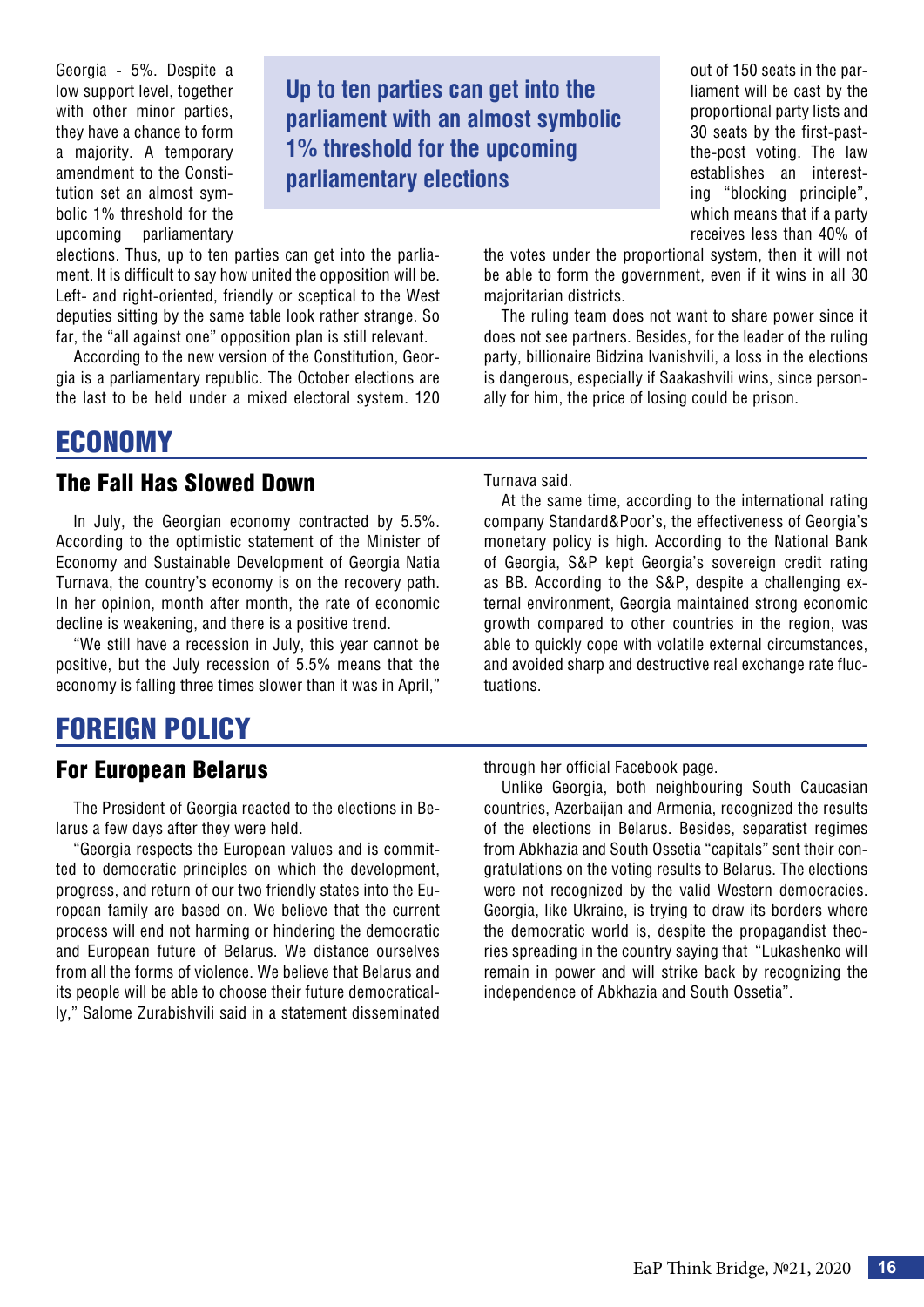## **Is Moldova still "Learning" How to Be Independent and Democratic?**

**Ludmila Nofit, Foreign Policy Association of the Republic of Moldova (Chisinau, Moldova)**

**August was full of political and social events; some of them have shattered the 29th anniversary of Moldova's independence on August 27. Struggle with unprecedented pandemic crisis and its severe consequences; continuous and tiring political disputes between the Moldovan political forces; everlasting justice reform and fight against corruption; decreasing quality of citizens life; as well expecting the most fiery upcoming November presidential elections are just few major issues which left many open questions ahead concerning further development of Moldova.** 



**Photo: Opposition protests on Independence Day** Credits: https://www.zdg.md/

### DOMESTIC POLICY

#### (In)dependence from whom? What?

While fighting the COVID-19 with [over 36.000 confirmed](http://gismoldova.maps.arcgis.com/apps/opsdashboard/index.html%23/d274da857ed345efa66e1fbc959b021b) [cases ,](http://gismoldova.maps.arcgis.com/apps/opsdashboard/index.html%23/d274da857ed345efa66e1fbc959b021b) having the highest rate of infection in Europe per one million people, Moldova woke up in a political, social and economic deepening crisis. The  $29<sup>th</sup>$  anniversary of [Moldova's independence was celebrated](https://moldova.europalibera.org/a/de-ani-de-independen%2525C8%25259B%2525C4%252583-flori-monumente-proteste-r%2525C4%252583zle%2525C8%25259Be-%2525C8%252599i-m%2525C4%252583%2525C8%252599ti/30805549.html) without traditional festivity due to the pandemic restrictions, but with well-secured country's leadership, [protests](https://www.youtube.com/watch?v=2N4dito4uSs&feature=emb_title) and [opposi-](https://www.zdg.md/stiri/stiri-sociale/live-marsul-platformei-da-de-ziua-independentei/)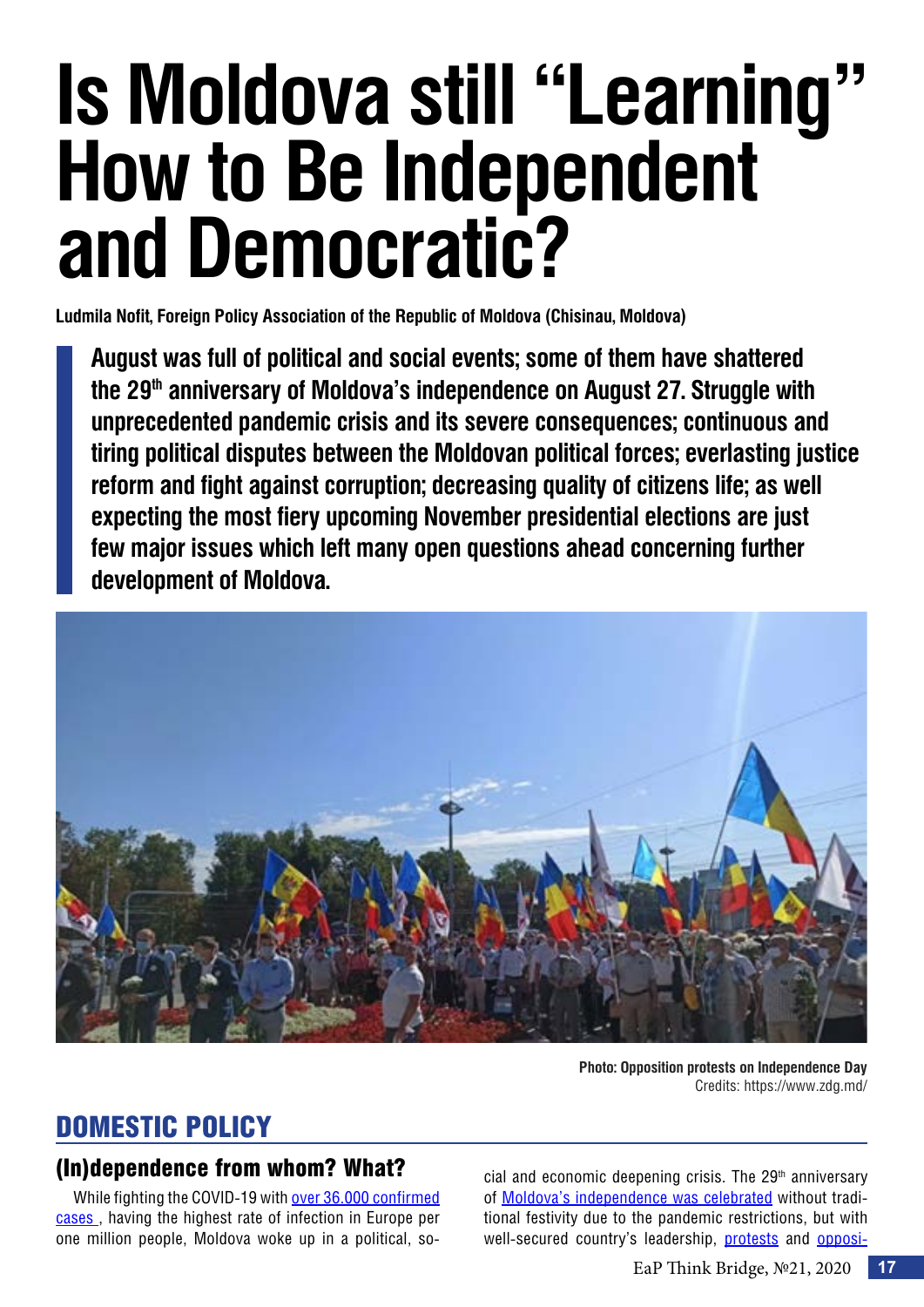[tion march](https://www.zdg.md/stiri/stiri-sociale/live-marsul-platformei-da-de-ziua-independentei/). According to a recent [survey](https://moldova.europalibera.org/a/30802270.html), more than 65% of respondents declared that either their incomes are just enough or not enough for basic needs; more than 60% consider the implemented reforms not efficient. Nevertheless, among the positive aspects mentioned are visa free regime with EU countries, signing and implementation of the EU-Moldova Association

**The Central Electoral** 

**the electoral period, and** 

**the upcoming elections**

**Commission officially launched** 

**published a list of 48 political parties that can participate in** 

Agreement.

The forthcoming November presidential elections are the big stake for the existing leading political parties and for citizens too. Obviously, the future elected president of the country might have a major impact on further Moldova's political course. [The](https://a.cec.md/ro/astazi-25-august-2020-incepe-perioada-electorala-pentru-scrutinul-2781_97491.html)  [Central Electoral Commission](https://a.cec.md/ro/astazi-25-august-2020-incepe-perioada-electorala-pentru-scrutinul-2781_97491.html) (CEC) officially launched the

electoral period on August 25, and according to [the CEC](https://a.cec.md/storage/ckfinder/files/Alegeri%252520Preziden%2525C8%25259Biale_1%252520noiembrie%2525202020/Lista%252520partidelor%252520%2525C5%25259Fi%252520altor%252520organiza%2525C5%2525A3ii%252520social-politice%252520%2525C8%252599i%252520statutele%252520acestora%252520care%252520au%252520dreptul%252520de%252520a%252520participa%252520la%252520alegerile%252520preziden%2525C8%25259Biale%252520din%25252001_11_2020.pdf) [published list](https://a.cec.md/storage/ckfinder/files/Alegeri%252520Preziden%2525C8%25259Biale_1%252520noiembrie%2525202020/Lista%252520partidelor%252520%2525C5%25259Fi%252520altor%252520organiza%2525C5%2525A3ii%252520social-politice%252520%2525C8%252599i%252520statutele%252520acestora%252520care%252520au%252520dreptul%252520de%252520a%252520participa%252520la%252520alegerile%252520preziden%2525C8%25259Biale%252520din%25252001_11_2020.pdf) 48 political parties can participate in the upcoming elections. However, there are no candidates officially registered yet. Nevertheless, few political parties announced their candidates for the electoral race, namely, [Maia Sandu](https://www.zdg.md/importante/ultima-ora-maia-sandu-este-candidata-pas-la-alegerile-prezidentiale-din-noiembrie/) (PAS - Action and Solidarity Party), [Andrei](https://tv8.md/2020/06/04/andrei-nastase-este-candidatul-ppda-la-alegerile-prezidentiale-i-am-repetat-de-mai-multe-ori-presedintelui-dodon-ca-de-aceasta-data-voi-fi-pe-lista-si-nu-voi-lipsi-de-la-intrunirea-in/) [Nastase](https://tv8.md/2020/06/04/andrei-nastase-este-candidatul-ppda-la-alegerile-prezidentiale-i-am-repetat-de-mai-multe-ori-presedintelui-dodon-ca-de-aceasta-data-voi-fi-pe-lista-si-nu-voi-lipsi-de-la-intrunirea-in/) (Platform DA - Dignity and Truth Platform DA), [Octavian Ticu](https://newsmaker.md/ro/octavian-ticu-a-fost-desemnat-candidatul-pun-la-alegerile-prezidentiale/) (PUN - National Unity Party), [Dorin Chirto](https://unimedia.info/ro/news/2d86896b41ae79c9/doc-dorin-chirtoaca-candidatul-desemnat-de-catre-miscarea-politica-unirea-la-alegerile-prezidentiale-din-toamna.html)[aca](https://unimedia.info/ro/news/2d86896b41ae79c9/doc-dorin-chirtoaca-candidatul-desemnat-de-catre-miscarea-politica-unirea-la-alegerile-prezidentiale-din-toamna.html) (MPU- Political Movement "Union") and [Renato Usatii](https://radiochisinau.md/renato-usatii-sia-anuntat-candidatura-pentru-fotoliul-de-presedinte-al-rmoldova---115811.html) (PN – Our Party).

The Moldova's political landscape can surprise us when it is less expected. [The return to politics of ex-prime min](https://www.ipn.md/ro/vlad-filat-a-revenit-in-fruntea-pldm-7965_1075579.html?fbclid=IwAR0oJHBM99BRx4RG9ag1ictZUtrvE7TyGWD95ZEFKvllQniLcTsl4imvGQk)[ister and former convicted for abuse of office Vlad Filat](https://www.ipn.md/ro/vlad-filat-a-revenit-in-fruntea-pldm-7965_1075579.html?fbclid=IwAR0oJHBM99BRx4RG9ag1ictZUtrvE7TyGWD95ZEFKvllQniLcTsl4imvGQk) elected to run PLDM - Liberal Democratic Party of Moldova raised [different opinions](https://newsmaker.md/ro/al-vostru-vlad-filat-de-ce-fostul-premier-condamnat-a-revenit-in-politica/) and [critics](https://moldova.europalibera.org/a/%2525C3%2525AEntoarcerea-lui-filat/30787889.html) among the society. Based on his previous experience in initiating political alliances, Filat offered the opposition parties PAS and Platform DA to create a political bloc and nominate a common candidate for presidential elections. [PAS rejected the pro](https://www.ipn.md/ro/reactia-pas-la-invitatia-lansata-de-pldm-7965_1075647.html)[posal,](https://www.ipn.md/ro/reactia-pas-la-invitatia-lansata-de-pldm-7965_1075647.html) arguing they've already nominated the candidate, while the Platform DA [did not provide a straightforward](https://www.ipn.md/ro/platforma-da-a-luat-act-de-propunerea-pldm-si-de-reactia-pas-7965_1075653.html) response. In the end, PLDM nominated [Tudor Deliu](https://www.ipn.md/ro/pldm-si-a-desemnat-candidatul-la-alegerile-prezidentiale-7965_1075824.html). The question is if Filat would engage more in politics, how many of Moldovan citizens will support him, forgiving and

#### ECONOMY

#### Extreme Drought on Lands and in **Pockets**

Affected by the pandemic crisis and natural calamities, [several farmers](https://www.ipn.md/ro/agricultorii-au-blocat-traseele-la-causeni-si-la-leova-7967_1075483.html?fbclid=IwAR2LhqaJbcgiIUPRB7A1U6zSjMfy8jdOt7B2Mu-5ImiUKBgrOGRNLu6-6Zo) from different regions of Moldova have protested for more than a week, blocking the main national routes. Farmers were claiming Government should declare state emergency in agriculture sector and undertake necessary measures, e.g. increase subsidies for damages caused, reschedule farmers' debt, introduce moratorium on fiscal controls, VAT reimbursement etc. In the end, the Agency for Intervention and Payments for Agriculture forgetting about his involvement in one billion dollar theft.

The current Moldovan president Igor Dodon has not yet announced his participation in November elections. However, the answer is clear since his actions and statements are full of electoral content, e.g. declaring about a [possi](https://www.moldpres.md/news/2020/08/25/20006833)[ble discount on natural gas](https://www.moldpres.md/news/2020/08/25/20006833) for consumers starting with

> September. The [electricity](https://agora.md/stiri/76252/In-ajun-de-alegeri-prezidentiale-sar-putea-reduce-costul-energiei-electrice) [provider company "Energo](https://agora.md/stiri/76252/In-ajun-de-alegeri-prezidentiale-sar-putea-reduce-costul-energiei-electrice)[com](https://agora.md/stiri/76252/In-ajun-de-alegeri-prezidentiale-sar-putea-reduce-costul-energiei-electrice)" also informed about a potential cut rate for electricity for August-December 2020 period.

> In the meantime, Dodon was allegedly on vacation in Moscow, affirming that he is [offering to be the first person](https://www.zdg.md/importante/igor-dodon-se-ofera-sa-fie-prima-persoana-din-r-moldova-care-va-administra-presupusul-vaccin-anti-covid-19-elaborat-de-rusi-sunt-gata-sa-risc-cu-sanatatea/?fbclid=IwAR2gjWqvfEglXPkaTAnfybkKci9yxqxDod1DLmAM0eyBJoqwCkOy8ixsLgs) [from Moldova to administer](https://www.zdg.md/importante/igor-dodon-se-ofera-sa-fie-prima-persoana-din-r-moldova-care-va-administra-presupusul-vaccin-anti-covid-19-elaborat-de-rusi-sunt-gata-sa-risc-cu-sanatatea/?fbclid=IwAR2gjWqvfEglXPkaTAnfybkKci9yxqxDod1DLmAM0eyBJoqwCkOy8ixsLgs) [the supposed Russian vaccine](https://www.zdg.md/importante/igor-dodon-se-ofera-sa-fie-prima-persoana-din-r-moldova-care-va-administra-presupusul-vaccin-anti-covid-19-elaborat-de-rusi-sunt-gata-sa-risc-cu-sanatatea/?fbclid=IwAR2gjWqvfEglXPkaTAnfybkKci9yxqxDod1DLmAM0eyBJoqwCkOy8ixsLgs) [anti-COVID.](https://www.zdg.md/importante/igor-dodon-se-ofera-sa-fie-prima-persoana-din-r-moldova-care-va-administra-presupusul-vaccin-anti-covid-19-elaborat-de-rusi-sunt-gata-sa-risc-cu-sanatatea/?fbclid=IwAR2gjWqvfEglXPkaTAnfybkKci9yxqxDod1DLmAM0eyBJoqwCkOy8ixsLgs) This is despite the

fact that there is no public scientific data on this vaccine and no approvals by the international scientific community. Even the Moldovan Health Minister avoided making any comments on Russian vaccine. Nevertheless, it is obvious that Dodon's behavior, pushing hard to please the Russian leadership, is aimed to get support for November presidential elections.

The Democratic Party of Moldova (PDM)'s fate is at stake facing organizational transformation. Recently the party [expelled two of its MPs](https://newsmaker.md/rus/novosti/deputatov-nikiforchuka-i-andronaki-isklyuchili-iz-dempartii/) who allegedly had been discordant with party activities for a long time. Despite that, the expelled MPs will continue to support the existing government as independent parliamentarians. Thereupon, [several members from five PDM territorial organizations](https://newsmaker.md/rus/novosti/padayuschego-tolkni-chto-proishodit-s-dempartiey-i-kto-za-etim-stoit/) [left the party,](https://newsmaker.md/rus/novosti/padayuschego-tolkni-chto-proishodit-s-dempartiey-i-kto-za-etim-stoit/) accusing the leadership of PDM, in particular, ex-prime minister Pavel Filip of splitting the Democratic Party. In return, [Filip sustained](https://moldova.europalibera.org/a/pavel-filip-niciun-fel-de-bani-nu-a-dat-plahotniuc-nu-a-finan%2525C8%25259Bat-partidul-odat%2525C4%252583-plecat-acolo-s-a-%2525C3%2525AEntrerupt-toat%2525C4%252583-rela%2525C8%25259Bia/30807436.html) in an interview that PDM is getting through an important transformation and quality matters more than quantity. Speaking about their candidate for presidential elections, Filip mentioned that the government, parliament and the parliament majority have more weight than the president in a

+parliamentary republic like Moldova.

agreed on help of [1500 MDL \(75 Euro\) per hectare](https://www.realitatea.md/aipa-a-acordat-primele-pla-i-producatorilor-agricoli-pentru-pierderile-suportate-la-culturile-de-grupa-i_113847.html) for farmers from first group of crops. In addition, a [draft of leg](https://moldova.europalibera.org/a/30800329.html)[islative amendments](https://moldova.europalibera.org/a/30800329.html) aimed to support farmers, was sent for coordination to International Monetary Fund. Nevertheless, it will take time until Government and Parliament will approve the submitted draft law. Otherwise, farmers would probably come back [in October to protest](https://newsmaker.md/rus/novosti/v-sleduyuschiy-raz-nas-budet-v-tysyachu-raz-bolshe-fermery-zavershili-aktsiyu-protesta/) again claiming to fulfill their demands. Notwithstanding that out of total 451 thousand hectares sown, 200 thousand were affected, the authorities ensure that food security is out of risk.

The construction of an important project for Moldova's economic and energy security perspective, namely, the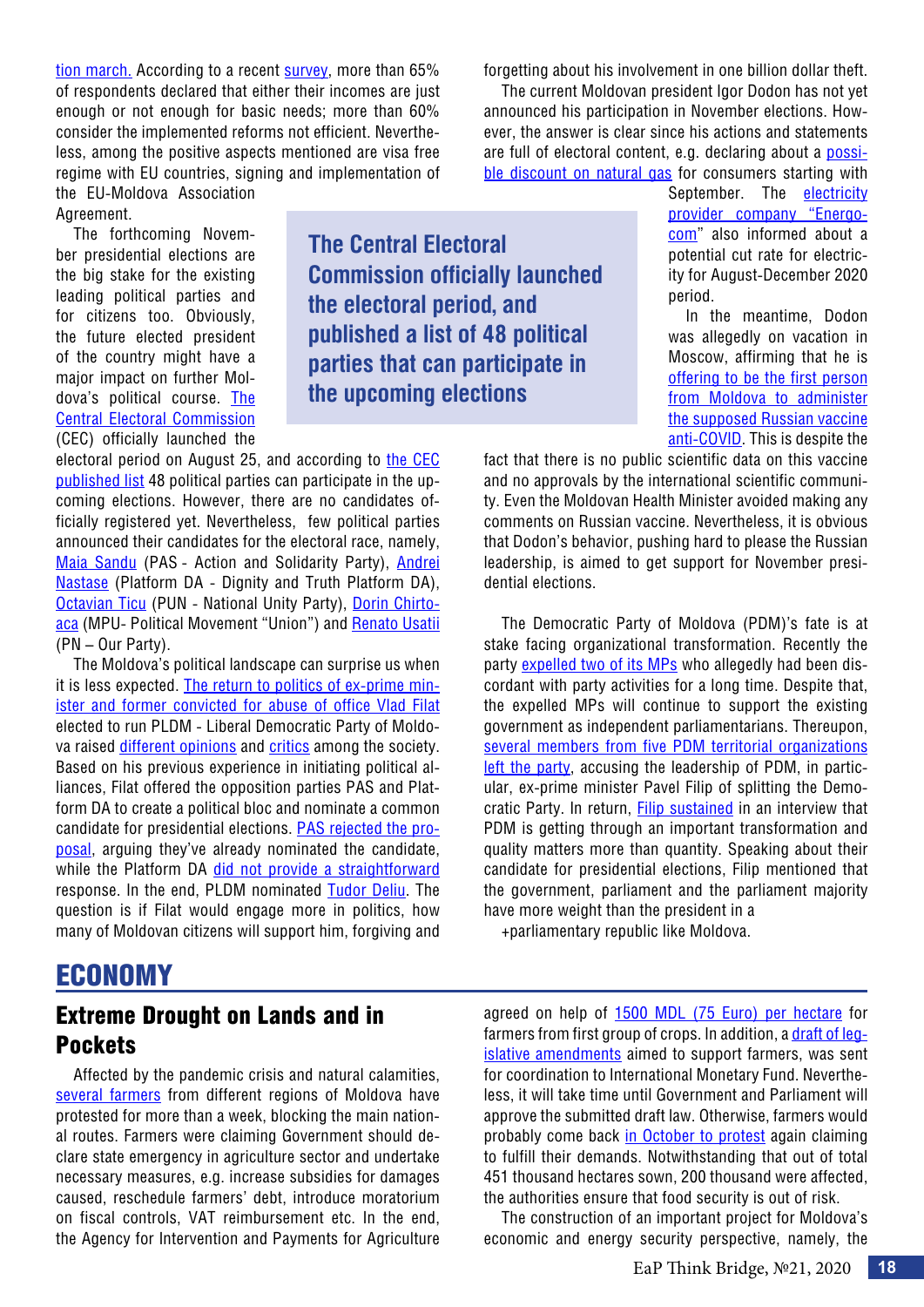gas pipeline Iasi-Ungheni-Chisinau (120km length) was finalized. At first stage, the pipeline is to provide gas transportation in a volume of 1.5 billion cubic meters per year. However, the pipeline will have the capacity to provide about [70% of the average Moldova's consumption](https://radiochisinau.md/ministerul-economiei-ofera-detalii-despre-gazoductul-unghenichisinau---115786.html) including the Transnistrian region, after finalizing in 2021 the investment on the Romanian territory. Stakeholders of the "Victoriabank" commercial bank (European Bank for Reconstruction and Development and Romanian commercial bank "Banca Transilvania") voiced their [complaints and](http://tvrmoldova.md/economic/investitorii-straini-sunt-nemultumiti-de-modul-in-care-procurorii-incearca-sa-recupereze-o-parte-din-banii-furati-din-sistemul-bancar-de-la-actionarii-victoriabank/) [concerns](http://tvrmoldova.md/economic/investitorii-straini-sunt-nemultumiti-de-modul-in-care-procurorii-incearca-sa-recupereze-o-parte-din-banii-furati-din-sistemul-bancar-de-la-actionarii-victoriabank/) about the attempts of the prosecutors to inves-

#### FOREIGN POLICY

#### Lack of Balance and Cohesion on Foreign Policy

Turkish Foreign Minister Mevlüt Çavuşoglu paid a twoday visit to Chisinau. The head of Turkish diplomacy and his Moldovan counterpart Oleg Tulea participated in the [first meeting of the Joint Strategic Planning Group](https://mfa.gov.md/ro/content/intrevederea-ministrului-oleg-tulea-cu-ministrul-afacerilor-externe-al-republicii-turcia), addressing a wide range of bilateral issues including the possibility to organize the Joint Intergovernmental Economic Commission when the epidemiological situation will allow. Turkey is Moldova's 7th largest trading partner, investing over \$400 million in different projects through the Turk-ish Cooperation and Coordination Agency (TIKA). [Inaugu](http://www.trm.md/ro/regional/consulatul-general-al-turciei-inaugurat-la-comrat)[ration of the Turkish Consulate in Comrat city,](http://www.trm.md/ro/regional/consulatul-general-al-turciei-inaugurat-la-comrat) Gagauzia autonomy, is a clear interest to provide support toward Moldovan citizens in particular Gagauzian community.

tigate money laundry from 2014. In particular, the Prosecutor General seized the property owned by Victoriabank, valued at 1.9 billion MDL, though EBRD and Banca Transilvania became stakeholders at Victoriabank in 2018 while the fraud took place in 2014. In the meantime, the bank representatives declared its openness to cooperate with the Moldovan authorities on the case. **[According to the](https://moldova.europalibera.org/a/veaceslav-negru%2525C8%25259Ba-at%2525C3%2525A2ta-timp-c%2525C3%2525A2t-procurorii-ofer%2525C4%252583-pu%2525C8%25259Bin%2525C4%252583-informa%2525C8%25259Bie-sechestrul-de-la-victoriabank-pare-o-m%2525C4%252583sur%2525C4%252583-abuziv%2525C4%252583/30780393.html?withmediaplayer=1&fbclid=IwAR3igJynt2l79ZT9QvA-1myeFRvvG3olKrncIJ67eP-O7eN5DfxegRCE_j0)** [financial expert](https://moldova.europalibera.org/a/veaceslav-negru%2525C8%25259Ba-at%2525C3%2525A2ta-timp-c%2525C3%2525A2t-procurorii-ofer%2525C4%252583-pu%2525C8%25259Bin%2525C4%252583-informa%2525C8%25259Bie-sechestrul-de-la-victoriabank-pare-o-m%2525C4%252583sur%2525C4%252583-abuziv%2525C4%252583/30780393.html?withmediaplayer=1&fbclid=IwAR3igJynt2l79ZT9QvA-1myeFRvvG3olKrncIJ67eP-O7eN5DfxegRCE_j0) and former minister of finance, Veaceslav Negruta, the Moldovan prosecutors shall provide more information about the case otherwise Victoriabank seizure appears to be an abusive measure on behalf of authorities.

Contradicting approach of Moldovan authorities to the current developments in Belarus was a debatable issue for local expert community. On the one side, president Dodon hurried up to [express his personal](https://www.facebook.com/dodon.igor1/photos/a.1615407755366779/2603786996528845/?type=3&theater) congratulations "on behalf of the Moldovan population" to the elected president A.Lukashenko, making abstraction of Belarusian law enforcement violent repression against peaceful protesters. Few days later, Moldovan foreign office [published a](https://mfa.gov.md/ro/content/cu-privire-la-situatia-postelectorala-din-republica-belarus) [statement of concern](https://mfa.gov.md/ro/content/cu-privire-la-situatia-postelectorala-din-republica-belarus) regarding the post electoral situation and violence in Belarus, reiterating the importance of respecting human rights and democratic principles. In fact, different lines of addressing the situation in Belarus reflect lack of cohesion on foreign policy issue between the Moldovan leadership. The public opinion and opposition political leaders suggested that Lukashenko's pattern might inspire Dodon in the forthcoming presidential elections.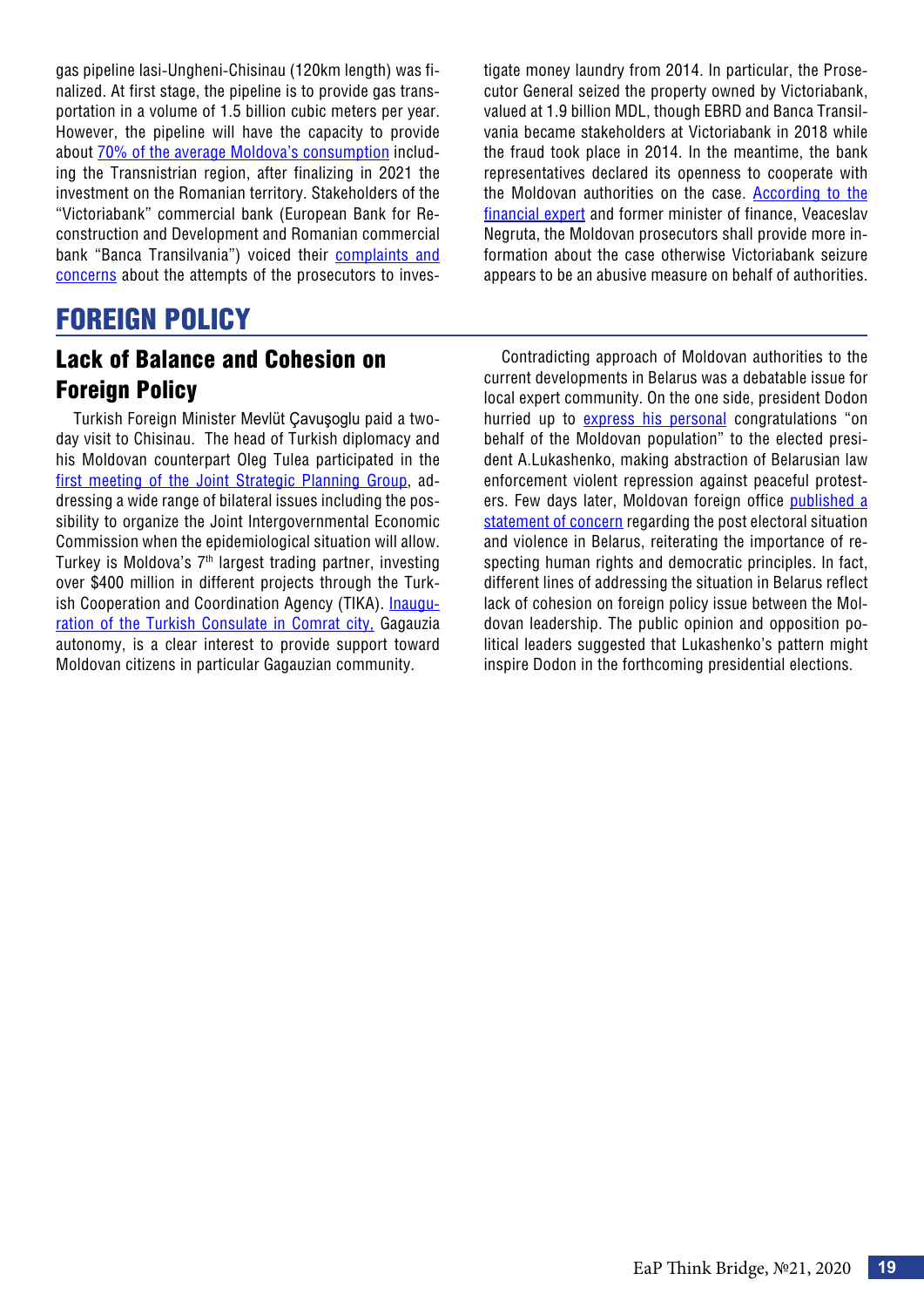# **Ukraine on the Brink of New Political Season**

**Sergei Gerasymchuk, Foreign Policy Council "Ukrainian Prism" (Kyiv, Ukraine)** 

**Local elections are to take place in Ukraine this fall. Even though the official campaign is yet to be launched, its preparation already promises a hot political season. August showed that political battles are accompanied by scandalous resignations, discussing elections on all levels including the Minsk format and, of course, promises of reforms and better lives.** 



**Photo: Heads of major anticorruprion institutions fired - Nazar Kholodnytkiy (left) and Artem Sytnyk (right).** Credits:https://glavcom.ua/

#### DOMESTIC POLICY

#### Fighting Corruption Is Not a Priority, Lockdown Is Not an Obstacle for **Elections**

High-profile August resignations raised the issue of efficiency when it comes to fighting corruption in Ukraine. In late August Iryna Venediktova, the Prosecutor General of Ukraine, signed the resignation form for Nazar Kholodnitsky, the head of the Specialized Anti-Corruption Prosecutor's Office (SAP) – an institution specifically created to fight corruption in top echelons of power. Nazar Kholodnitsky was dismissed at his own request.

Following this high-profile resignation a decision was made by the Constitutional Court of Ukraine regarding the unconstitutionality of appointing A.Sytnik for the position of the Head of NABU (National Anti-Corruption Bureau of Ukraine) in spring 2015. NABU is an institution, which, along with SAP, is supposed to fight corruption at the highest levels and which was created from scratch with the support coming from the West. The Constitutional Court of Ukraine addressed the issue on the request from over 50 MPs of Verkhovna Rada (mostly from the ruling pro-presidential party "Servant of the People" and openly pro-Russian "Opposition Party for Life").

The Constitutional Court came to a conclusion that the fifth president of Ukraine Petro Poroshenko, according to his own powers, did not have the right to sign the decree on appointing. Such a decree is unconstitutional as the Basic Law contains the full lists of positions that can be appointed by the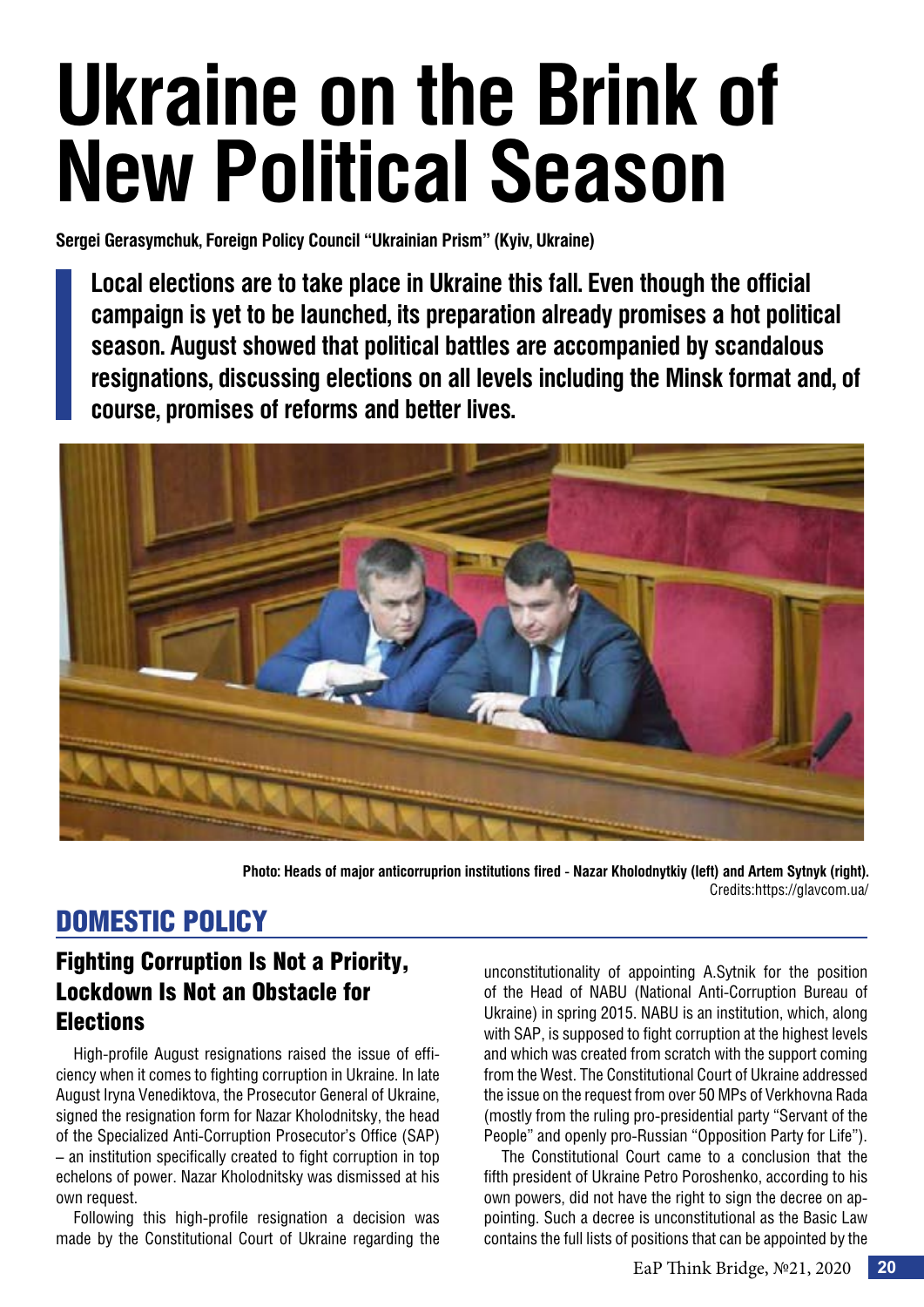president, however, this list does not contain the director of NABU. The decision ruled by the Constitutional court is final and is not subject to appeal. A. Sytnik, the director of NABU himself, explained the attempts to make him resign from this position as the revenge of I.Kolomoisky (a tycoon who returned to Ukraine during Zelensky presidency) for "Privatbank" and "Ukrnafta" cases investigated by NABU.

Against the backdrop of anti-corruption battles some developments remained practically unnoticed. In about 24 hours several crucial decisions were made, one in the parliament of the country, the other one in the Cabinet of Ministers. At the special session that took place on August 25, the MPs adopted amendments to the "Law on 2020 State Budget", that increased minimal wages in Ukraine up to UAH 5000 ( $\approx$ 183 \$) starting on September 1, 2020. Such a step of the ruling pro-presidential mono-majority and its satellites can be explained by the upcoming local elections that are supposed to take place at the end of October. The Central Election Commission of Ukraine launched the electoral campaign for local councils. According to the Central Election Commission, the official campaign is starting on September 5.

Executive authorities, namely the Cabinet of Ministers, against the backdrop of threatening statistics and looming numbers of infected people, decided to prolong the adaptive lockdown for two months until October 31, while foreign citizens are prohibited to enter the country during one month. The exception is made, however, for the citizens of Belarus, who, taking into consideration complicated political environment, will undergo a simplified entrance regime suggested by the President of Ukraine.

Lockdown limitations, in fact, will not influence the electoral process. The issue of local elections was one of the hottest issues on the agenda of the so-called Minsk format Trilateral Contact Group. In particular, Russia insists on suspending the Verkhovna Rada resolution on the impossibility of holding local elections on the occupied territories. In order to unblock the negotiations Leonid Kravchuk, the head of the Ukrainian delegation in Trilateral Contact Group, promised to call on the Verkhovna Rada to review the above-mentioned resolution. However, the position of Ukrainian authorities remained unchanged. The elections can take place in ORD-LO (certain areas of Donetsk and Luhansk regions) after the withdrawal of foreign troops, disarmament, demilitarization, withdrawal of all illegal armed groups and after constitutional order is established.

#### ECONOMY

#### Looking for New Income Sources

Against the backdrop of recent economic turbulence as well as the risk of post-lockdown economic recession both the government and the president of Ukraine seek opportunities to attract additional financial resources into the country. Among other things, the president insists on tax reform and amnesty of capital (while it is not unlikely that this initiative too is more of an attempt to get electoral points in the upcoming local elections and compensate reputational losses in the anti-corruption sphere).

Moreover, according to Centre for Economic Strategy, local budgets could get approximately UAH 11 bn in case of privatization of communal enterprises. In cooperation with the World Bank and European Bank for Reconstruction and Development preliminary technical and economic rationale has been prepared regarding the transfer of several parts of roads and three Ukrainian airports in concession.

#### FOREIGN POLICY

#### Ukraine's Continued Support on the International Arena?

August did not see the abundance of developments on the international arena, except for the visits paid by the German minister of foreign affairs Heiko Maas and US Deputy Secretary of State Stephen Biegun.

The head of the German Ministry of Foreign Affairs visited Ukraine on August 24, Ukraine's Independence Day. The federal minister had a series of top-level meetings and snatched

an opportunity to state that Germany remains Ukraine's reliable ally both on the political front and on the front of economic transformations. What is more, Heiko Maas agreed with the necessity to continue EU sanction policy towards Russia until the issues leading to introducing such sanctions are resolved,

**The Prosecutor General of Ukraine, signed the resignation form for Nazar Kholodnitsky, the head of the Specialized Anti-Corruption Prosecutor's Office**

namely, the occupation of the Autonomous Republic of Crimea and war in Donbas region.

It is worth noting that already on August 26 Ukraine and Germany came to an agreement on energy partnership, in particular, on integrating energy markets within the ENTSO-E frames, increasing the level of energy security, decarbonizing the economy and exchange in innovations in energy technologies.

Moreover, the US Deputy Secretary of State in the course of his working visit to Ukraine on August 26 reassured Ukrainian authorities of continued support in counteracting the Russian

> aggression as well as in implementing reforms in Ukraine. The situation on the territories temporarily occupied by Russia in the Crimea and in Donbas were separately reviewed. The parties also discussed the current situation in Belarus in the context of regional security.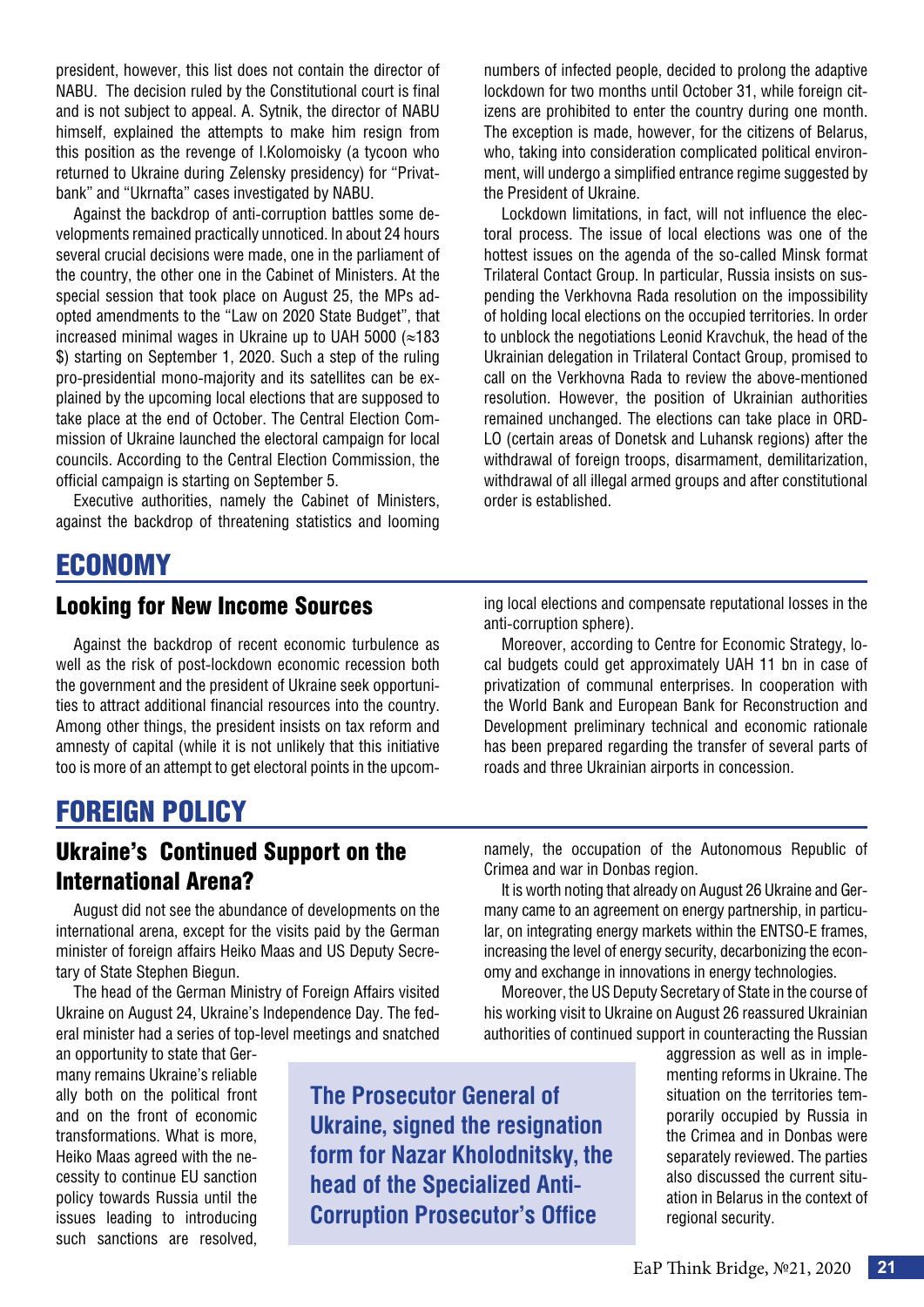### **Eastern Partnership Civil Society Forum News**

## **The EaP CSF Steering Committee condemns the illegal detention of members of the Forum**

#### **The EaP CSF Steering Committee strongly condemns the unjustified and illegal detention of EaP CSF members Andrei Yahorau and Irina Sukhy.**

Following the illegal arrests of Andrei Yahorau and Irina Sukhy on 5 and 6 September, the EaP CSF Steering Committee strongly condemns their unjustified detention:

Andrei Yahorau, Co-Chair of the Coordinating Committee of the Belarusian National Platform of the EaP CSF, and a member of the Coordination Council initiated by Sviatlana Tikhanouskaya, was abducted by unknown people on the street on September 6 during a peaceful protest.

Irina Sukhy, Chair of the Green Network board and representative of the Ecohome NGO, was abducted by plainclothes law enforcement officers from her home and placed in the Sovetskiy district office in Minsk on the night of 5 September. After her arrest, law enforcement officers performed an illegal search in her apartment, refusing to identify themselves or to provide any documents warranting the inspection of the apartment.

In light of this highly alarming situation, the Belarusian

National Platform of the EaP CSF demands calls on Belarusian authorities to:

immediately release all political prisoners, all detained and abducted participants in peaceful protests, including our colleagues Andrei Yahorau and Irina Sukhy;

end the violence and repression by law enforcement agencies and bring the perpetrators to justice;

invalidate the results of the election of the President of the Republic of Belarus on August 9, 2020 due to widespread violations and falsifications;

begin a meaningful dialogue between the illegitimate incumbent government of the Republic of Belarus and Sviatlana Tikhanouskaya, including the appointed representatives of the Coordination Council for a peaceful transfer of power.

**Members of the Steering Committee of the Eastern Partnership Civil Society Forum**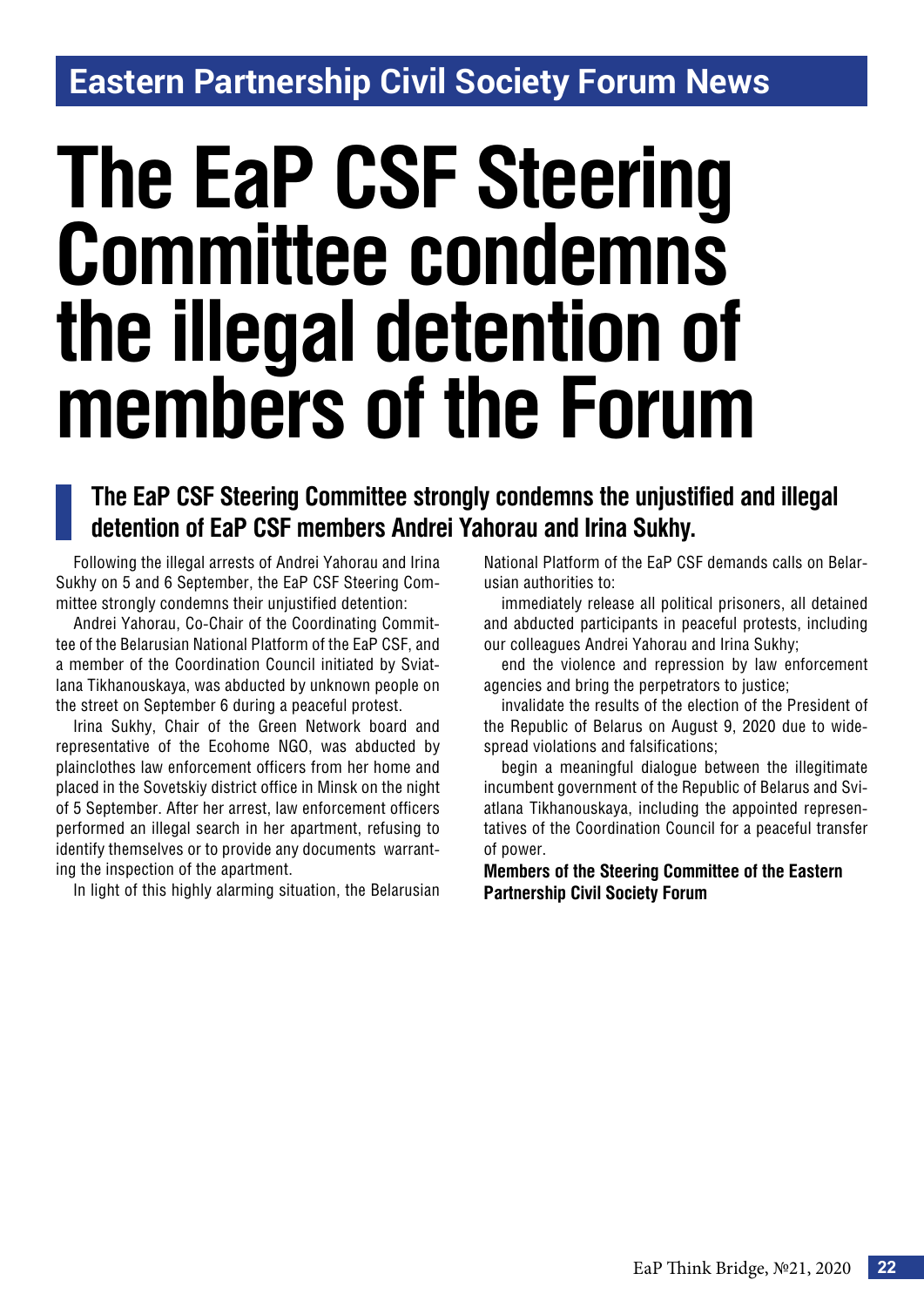## **Eastern Partnership Civil Society Forum Belarus Monitoring Mission Report**

**The EaP CSF Monitoring Mission has released their final monitoring report on Belarus. The [report](https://eap-csf.eu/wp-content/uploads/EaPCSF-Monitoring-Mission-report-Belarus-political-societal-developments-elections.pdf) asserts that the presidential elections in the Republic of Belarus cannot be considered free or fair due to several violations of democratic norms and standards. As a result, the EaP CSF Monitoring Mission has developed a set of recommendations to several stakeholders: the Belarusian authorities, the EU institutions, the EU member states and EaP partner countries, the OSCE/ ODIHR, international civil society and international donors.**

First, the report outlines a series of general recommendations. Following, the assessment offers recommendations which are structured around different areas, such as the organisation of a new presidential election, electoral reform, the media and civil society. In general, the Monitoring **Mission calls onto the Belarusian authorities to:**

Cancel the results of the presidential election of 9 August 2020 due to massive violations that occurred at all stages of the electoral process;

Organise new presidential elections with an improved electoral legislation and an unrestricted access for domestic and international observers;

Release all political prisoners and investigate all cases of torture and inhuman treatment, as well as deaths of protesters that took place in the context of the election campaign period;

Refrain from the disproportionate and unlawful use of special equipment against peaceful protesters.

Preserve the current approach of the Euronest Parliamentary Assembly towards the Belarusian Parliament without changes until significant positive developments in Belarus take place.